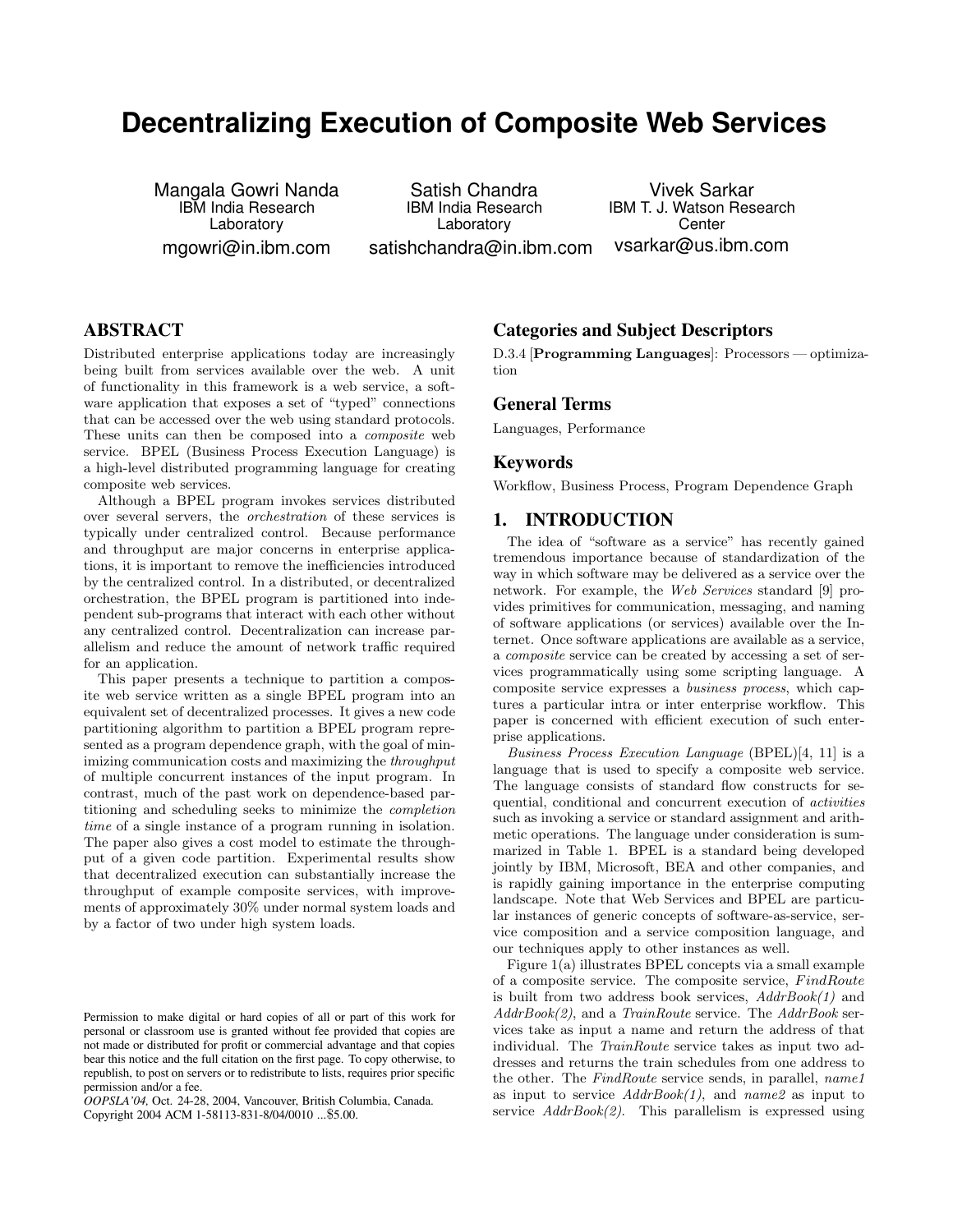| BPEL construct          | Description                                              | Notation                                   |  |  |  |  |
|-------------------------|----------------------------------------------------------|--------------------------------------------|--|--|--|--|
| Control Flow Constructs |                                                          |                                            |  |  |  |  |
| sequence                | sequential flow                                          | sequence  end-sequence                     |  |  |  |  |
| switch                  | conditional flow                                         | switch  end-switch                         |  |  |  |  |
| while                   | iterative flow                                           | while  end-while                           |  |  |  |  |
| pick                    | non-deterministic conditional flow                       | pick  end-pick                             |  |  |  |  |
| flow                    | concurrent flow similar to cobegin-coend                 | flow  end-flow                             |  |  |  |  |
| link                    | wait-notify type of synchronization                      | source(linkId), target(linkId)             |  |  |  |  |
| Data Structures         |                                                          |                                            |  |  |  |  |
| variable                | variables include a set of parts analogous to fields     | variableName { $part1$ , $part2$ , $part1$ |  |  |  |  |
| Activities              |                                                          |                                            |  |  |  |  |
| invoke                  | synchronous (blocking) invocation on a partner $P$ ,     | invoke(P, in, out)                         |  |  |  |  |
|                         | sending data from an input variable $in$ and             |                                            |  |  |  |  |
|                         | receiving the response in the output variable <i>out</i> |                                            |  |  |  |  |
| send <sup>1</sup>       | asynchronous (oneway, nonblocking) invocation            | send(P, in)                                |  |  |  |  |
|                         | on a partner $P$ , sending data using an input           |                                            |  |  |  |  |
|                         | variable <i>in</i> (no response variable)                |                                            |  |  |  |  |
| receive                 | blocking receive of data from a partner $P$ into         | receive $(P, var)$                         |  |  |  |  |
|                         | a variable var                                           |                                            |  |  |  |  |
| reply                   | send response to a partner $P$ from a variable var       | reply $(P, var)$                           |  |  |  |  |
| assign                  | assignment. Multiple assignments can be specified        | $var1.p1.g1 = var2.p1.g3$                  |  |  |  |  |
|                         | in a single assign statement, which executes atomically  |                                            |  |  |  |  |
| compute                 | arithmetic or logical operation                          |                                            |  |  |  |  |

Table 1: Summary of BPEL constructs and notation

BPEL's flow construct; the availability of the flow construct allows a programmer to identify parts of the process that can run concurrently without depending on the implementation to extract the parallelism automatically. The two addresses are returned to the FindRoute service, the city and zip code of each address is extracted and then sent to the TrainRoute service which returns the train routes from the first address to the second. The BPEL code for the FindRoute service is shown in slightly sugared form  $(C0)$  in Figure 1(a). This code is interpreted/executed by a BPEL engine (such as BPWS4J [5]) that acts as a centralized coordinator for all interactions among the component services. This type of execution is known as centralized orchestration.

Note that the requests from and replies to the client are handled by the central server, in this case node C0. Note also that the invoked services, namely  $Add\tau Book(1)$ ,  $Addr$ - $Book(2)$  and  $TrainRoot$  are available only on specific nodes A1, A2, and TR respectively. The rest of the code, which may include some business logic, is really "portable" code or "glue" code that in principle can be run anywhere, not necessarily on the central server.

Now consider the same example in Figure 1(b). Here the original BPEL code (C0) has been partitioned into four components that are executed by four distributed engines (D0, D1, D2 and D3). Together, the four engines perform the role of C0. This form of orchestration is termed decentralized orchestration. In decentralized orchestration, messages can be sent directly from a component where the data is produced to a component where the data is consumed, without using a centralized coordinator. For example, the addresses generated at AddrBook(1) and AddrBook(2) can be forwarded directly to *TrainRoute* (via D3), as shown in Figure 1(b). Note that while specific services such as TrainRoute still reside on the same nodes as before, the glue code is run on different nodes, compared to Figure 1(a).

Decentralization may lead to increased parallelism in executing glue code and reduced message overhead since fewer messages are sent. Decentralized orchestration brings performance enhancements, namely better response time and throughput, to the composite service execution. However, decentralization does require a BPEL engine at all participating nodes. This is a reasonable assumption to make in the context of modern enterprise servers for two reasons. One reason is that the ability of executing BPEL (or another service specification) has become standard software infrastructure in application servers such as WebSphere [1]. The second reason is that the application that the server exports as a web service may itself be implemented as a BPEL program behind the scenes, requiring a BPEL execution environment.

*Problem Statement.* It is clearly desirable to run composite services in a decentralized manner, assuming of course that the infrastructure supports this execution model. Yet creating and deploying decentralized versions is burdensome. Given a BPEL program for centralized orchestration, can one decentralize it automatically? On the surface, this problem has many similarities with automatic partitioning of programs for multiprocessor execution. However, there are some important differences, as explained in the technical overview below.

*Technical Overview.* Figure 2(a) shows the example in Figure  $1(a)$  as a control-flow graph (CFG). We designate

<sup>&</sup>lt;sup>1</sup>The correct BPEL syntax for oneway messaging is  $invoke(P, in)$ . However, in this paper we use the keyword "send" to highlight the difference between oneway, nonblocking, asynchronous invoke and synchronous invoke.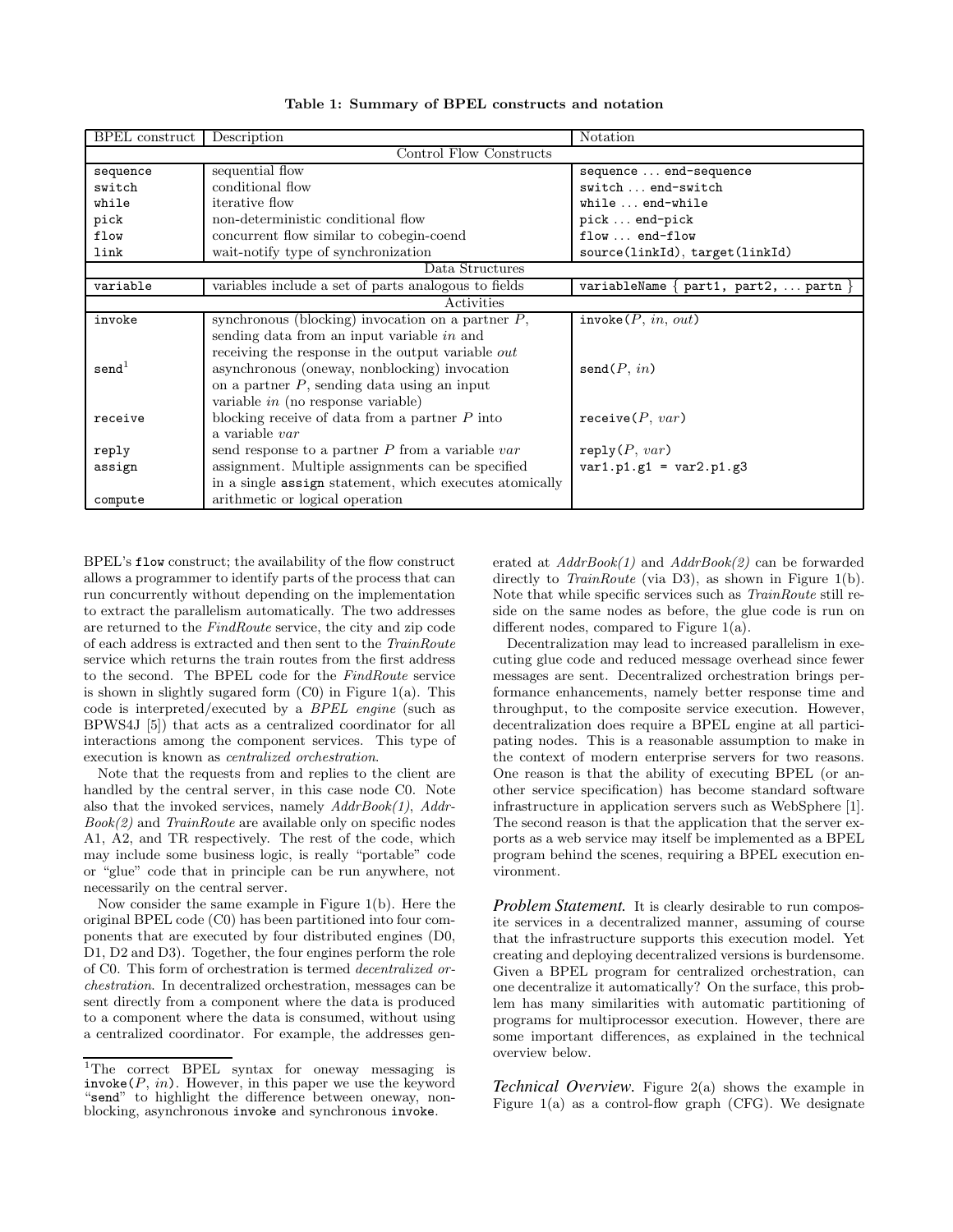

Figure 1: Centralized and Decentralized Architecture

receive and reply nodes of the CFG as fixed nodes that must execute at the central server; invoke nodes are also designated as fixed nodes that must be colocated with the corresponding web service; all other activities are designated as portable nodes. We use the convention that the fixed nodes are represented by rectangular boxes and the portable nodes by rounded boxes. A program dependence graph (PDG) [6] consists of control dependence and data dependence edges superimposed on the same set of nodes which denote statements and predicate expressions of the CFG. The PDG corresponding to Figure  $2(a)$  is shown in Figure 2(e). Unlike [12], we do not work directly with concurrent PDGs. Instead, a conventional PDG with a few extra edges can represent all the information we need for our purposes. We show how to create these extra edges in Section 2.

In a centralized execution, all portable nodes of a PDG are mapped to the central server, leaving fixed nodes at whichever servers they belong. We would like to explore alternative partitioning of the nodes of the PDG in which some of the portable nodes are assigned to nodes other than the central servers, corresponding to a decentralized execution. For the PDG of Figure  $2(e)$ , Figure  $2(b)$  gives the partitioning in which all portable nodes run on the central server (centralized execution), and Figures  $2(c)$  and  $2(d)$  give two possible partitionings in which we have grouped portable nodes with fixed nodes other than the central server (decentralized execution). The data dependence edges in Figures  $2(c)$  and  $2(d)$  refer to messages between partitions, for which send/receive pairs need to be generated (see code in Figure 1(b) which corresponds to Figure 2(d)). We can see that the number of messages in  $2(c)$  and  $2(d)$  is lower than in 2(b). The experimental results (Section 5) validate that the performance of 2(b) is inferior to the decentralized options  $(2(c)$  and  $2(d)$ ).

In principle, we could use a PDG-based code partitioning algorithm designed for multiprocessor execution. Such an algorithm creates independently schedulable tasks at the granularity of partitions of a PDG. To reduce overhead, such algorithms try to merge several PDG nodes to create a larger partition, possibly sacrificing parallelism. An example of a merging algorithm that iteratively merges nodes that have the same control dependence condition can be found in [16].

However, the problem of partitioning PDGs for composite services, has an additional constraint that the node merging algorithm must create partitionings such that each partition has exactly one fixed node and zero or more portable nodes. By definition, a fixed node cannot be merged with another fixed node. Portable nodes cannot form a partition without a fixed node, because fixed nodes are the ones that have execution resources. Further, the objective function for composite web services is to maximize throughput, whereas the objective function typically used for multiprocessor execution is to minimize completion time. Due to these differ-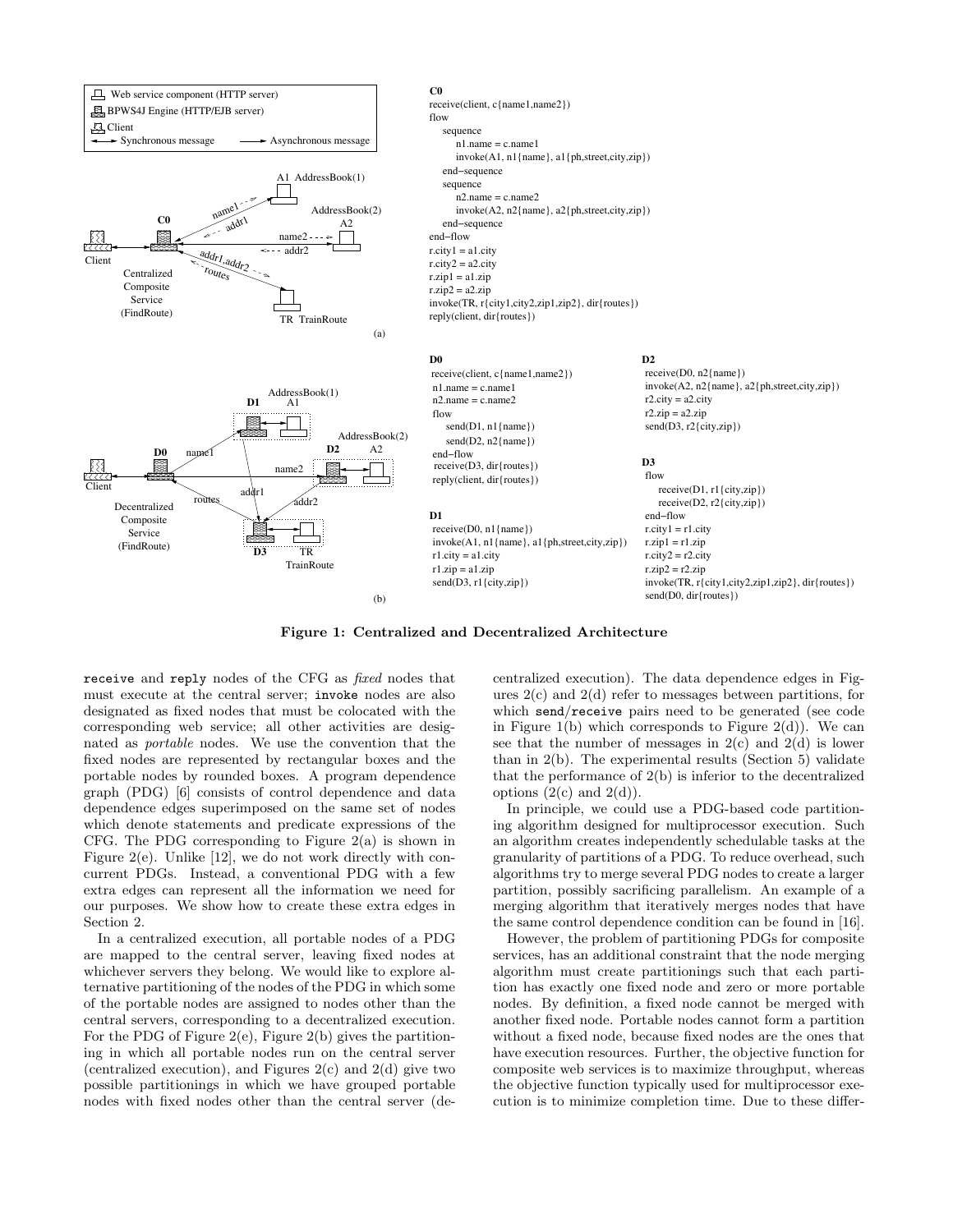

Figure 2: For the example in Figure 1: (a) the Threaded CFG (TCFG); (b) a partitioning of the PDG that corresponds to centralized execution; (c) and (d) two partitionings of the PDG that correspond to decentralized execution; (e) the PDG corresponding to the TCFG; (f) a partitioning generated by merging lexical siblings in the PDG; (g) the desired merging scheme where siblings connected by data dependence edges are merged; (h) the reordered PDG corresponding to (g); (i) the partitioning generated by merging neighboring siblings in the reordered PDG in (h). Note that every partition has exactly one fixed node and zero or more portable nodes.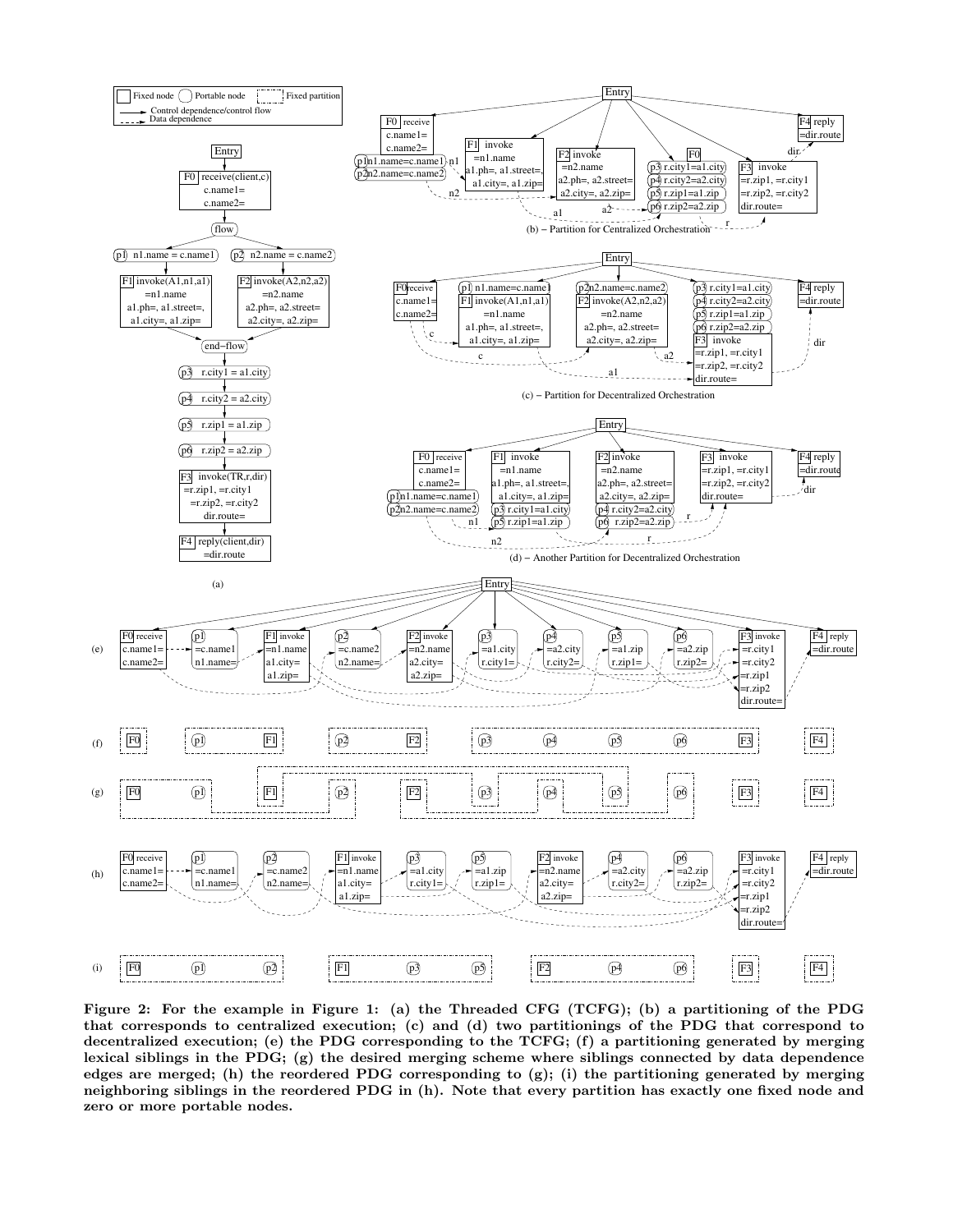ences, a node merging algorithm designed for multiprocessor execution may not perform well in the case of partitioning for composite web services.

Returning to our example of Figure 2, while the number of inter-partition edges in both (c) and (d) is the same, it can be seen that the data passed on the wire is larger in Figure 2(c). In Figure 2(d), for example, the city and zip information is extracted at partition  $F_1$  and  $F_2$  and sent to  $F_3$ , whereas in Figure 2(c), the entire address is sent from  $F_1$  and  $F_2$  to  $F_3$ , and the relevant data is then extracted at  $F_3$ . The partitioning of Figure 2(c) corresponds to the partition configuration shown in Figure 2(f) and the partitioning of Figure 2(d) corresponds to the partition configuration of Figure  $2(g)$ . In Figure  $2(f)$ , each partition merges only siblings in the PDG that are also lexical neighbors, however, Figure  $2(g)$  tries to merge siblings that are not lexical neighbors. A partitioning algorithm that performs only lexical neighbor sibling merges will miss out on this more efficient partitioning. As one might expect, in our experiments we see a noticeable performance difference between (c) and (d) when the size of the entire address relative to city and zip is significant.

Our premise is that merging nodes along flow-dependence edges will result in a more communication-efficient partitioning. Since the source and destination nodes of a flow dependence may not be lexically adjacent, merging along flow-dependence edges is equivalent to first reordering the nodes so that the source and destination become adjacent, and then merging the nodes. Consider the PDG in Figure 2(h), in which some of the nodes have been reordered from Figure 2(e). On this new PDG, it is now possible to generate the partitioning of Figure  $2(d)$  just by combining neighboring siblings as shown in Figure 2(i). However, before we generate this partitioning, we need to validate that the reordered PDG is isomorphic [10] with the original PDG.

The main contributions of this paper are as follows:

- 1. We give a heuristic solution to the problem of decentralization of BPEL programs. To the best of our knowledge, this is the first proposed solution to the decentralization problem for BPEL programs.
- 2. We introduce a cost model to guide the decentralization algorithm that is based on throughput as the primary performance metric, for multiple instances of a program running on a server. In contrast, much of the past work on dependence-based partitioning and scheduling seeks to minimize the completion time of a single instance of a program running in isolation.
- 3. Our experimental results show significant benefits from decentralization for four sample composite services. For the same hardware resource, the decentralized versions performed better than the centralized version across a range of parameters for request rates and message sizes. The results show that decentralized execution can substantially increase the throughput of example composite services, with improvements of approximately 30% under normal system loads and by a factor of two under high system loads.

*Organization.* The rest of the paper is organized as follows. Section 2 describes how we construct PDGs for our program model (a subset of BPEL), and how we test for legality of node reordering. Section 3 describes our partitioning algorithm and Section 4 describes our cost function. Section 5 contains experimental results for decentralization of four example composite services. Finally, Section 6 discusses related work, and Section 7 contains our conclusions.

## **2. PDGS AND NODE REORDERING**

In this section, we describe how we build the program dependence graph (PDG) representation assumed in our work. We start with a *Threaded Control Flow Graph* (TCFG) representation as shown in Figure 3(a). (We had also seen an example of a TCFG earlier in Figure  $2(a)$ .) To obtain a PDG representation of this parallel program representation, we need to insert extra control and data dependences that model the parallel constructs. For the control dependence edges, each sequence node representing a parallel section is control dependent on its flow node, and each node within a parallel section is control dependent on its sequence node. After these control dependence relationships are established, the sequence and flow nodes are eliminated as follows: let  $N_c$  be the node on which the flow node is control dependent. Then, every node that is control dependent on a sequence node below the flow is made control dependent on  $N_c$  and the sequence and flow nodes are eliminated. In this way, we obtain a single integrated PDG from the TCFG, unlike (say) the Threaded PDG (TPDG) approach [12] in which PDGs for parallel tasks are represented as separate sub-PDGs embedded in the parent PDG. Our motivation for working with a single integrated PDG is that it enables the partitioning algorithm to treat statements from within and across parallel tasks uniformly. The PDG for the TCFG in Figure 3(a) is shown in Figure 3(b).

For the data dependence edges, we must preserve the ordering constraints implicit in the TCFG. To accomplish this task, we first compute all data dependences (flow dependences, output dependences and anti dependences) necessary to preserve correct execution order within each parallel section. Next, we insert additional dependence edges to capture the ordering constraints across parallel sections. There are two cases that require insertion of these extra edges in the PDG:

- 1. Dependences with statements outside a flow construct — these dependences occur between a statement in a parallel section and a statement outside its flow construct that precedes or succeeds the flow construct containing the parallel section.
- 2. Dependences among parallel sections these dependences capture explicit synchronization-based ordering between two parallel sections (as specified by the BPEL link construct).

We discuss these two cases in more detail below. These extra dependence edges are analogous to the constraint edges introduced by Horwitz et al [10] in the context of merging variants of PDGs into a single PDG, and to the synchronization edges introduced by Sarkar [17] for extending PDGs to parallel programs. Our code partitioning algorithm (Section 3) relies on the correctness of these extra dependence edges, because it attempts to reorder nodes in a region of a PDG in search of a more efficient partitioning and it must ensure that all reorderings considered are legal.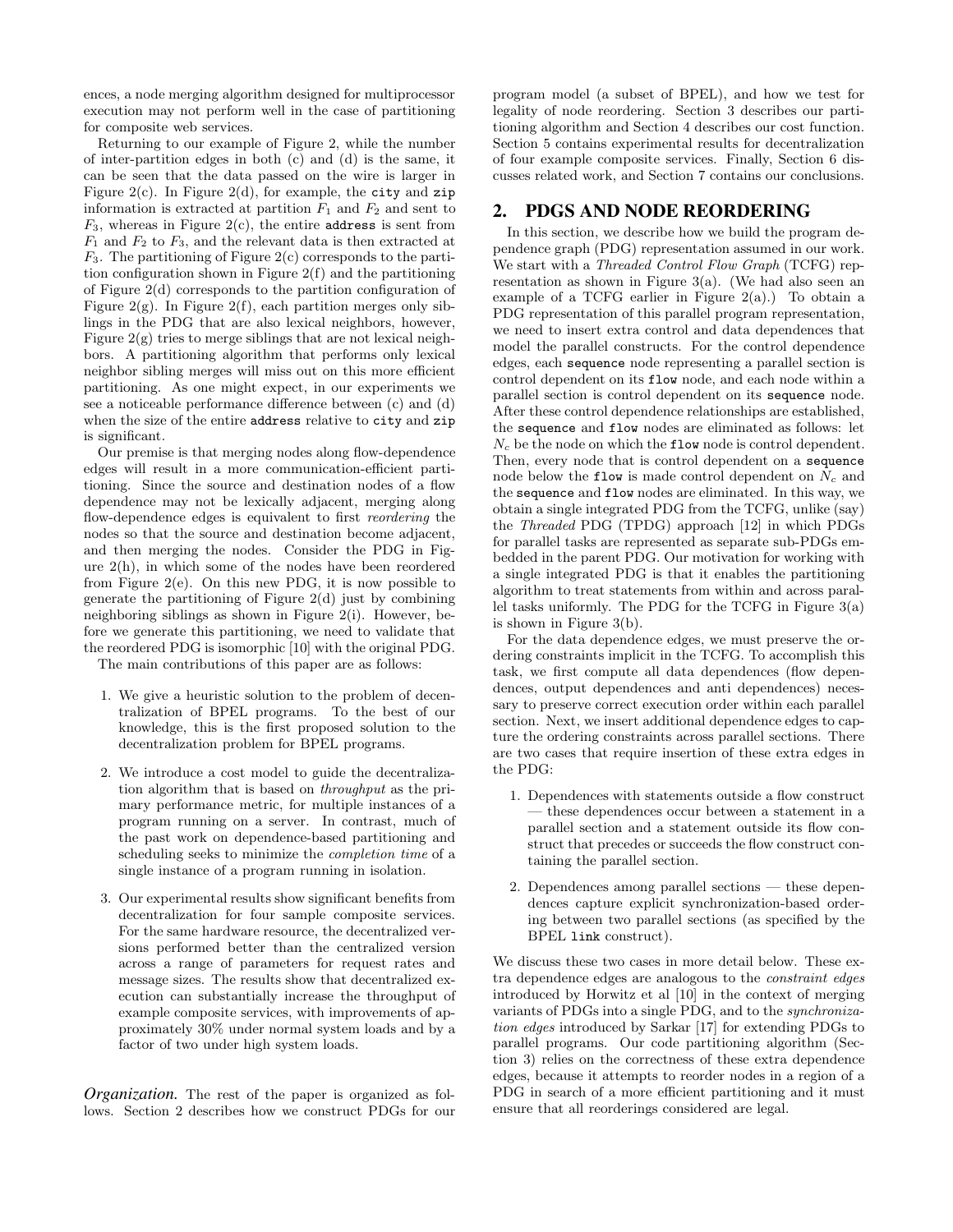

Figure 3: (a) A Threaded Control Flow Graph (TCFG), (b) its PDG representation where parallel sections have been merged into a single PDG without parallel sections, (c) a PDG isomorphic to that shown in (b).

*Dependences with statements outside a flow construct.* Consider a statement  $S_i$  in a parallel section. If there is a statement  $S_i$  outside the flow construct containing the parallel section, such that  $S_i$  precedes the flow construct and  $S_i$ and  $S_i$  perform interfering (write-read, read-write, or writewrite) accesses on the same variable, then a corresponding (flow, anti or output) dependence edge is inserted in the PDG from  $S_i$  to  $S_j$ . Likewise, if there is a statement  $S_k$  outside the flow construct containing the parallel section, such that  $S_k$  follows the flow construct and  $S_j$  and  $S_k$  perform interfering (write-read, read-write, or write-write) accesses on the same variable, then a corresponding (flow, anti or output) dependence edge is inserted in the PDG from  $S_j$  to  $S_k$ . In Figure 3(b), we see an example of four such dependence edges being inserted in the PDG, due to dependences on variables  $x, y$ , and  $z$ . Figure 3(c) shows another legal ordering of nodes of this PDG.

*Dependences among parallel sections.* By default, parallel sections execute independently and there is no need to insert any dependence edges between two parallel sections in the same flow construct. However, dependence edges do need to be inserted to capture explicit synchronization-based ordering between two parallel sections, as specified by the BPEL link construct. Specifically, if there is an explicit synchronization link from source in parallel section  $\theta_1$  to target in parallel section  $\theta_2$ , then the semantics imply that every node that precedes the source node must execute before any node that follows the target node. There is no inter-process ordering implication for nodes that follow the source node or precede the target node. To enforce legal orderings, we first insert a synchronization edge from source to target. Then, for every definition of  $x$  that precedes source in  $\theta_1$  we create a dependence edge to a use or definition of x that follows target in  $\theta_2$ ; and for every use of x that precedes source in  $\theta_1$  we create a dependence edge to a definition of x that follows target in  $\theta_2$ . For example, in Figure 4(a) source  $\rightarrow$  target is a synchronization edge. (Note that in the PDG, we do not differentiate between the



Figure 4: (a) Threaded CFG showing Synchronization Dependence, (b) and (c) Isomorphic PDG variants produced after merging the parallel sections

different forms of dependence edges for the purpose of determining legal orderings.) The semantics of synchronization enforces the following dependence edges across parallel sections:  $n_1 \rightarrow n_5$ ,  $n_2 \rightarrow n_6$ , and  $n_2 \rightarrow n_7$ . In Figure 4(b),  $n_1$  is legally topologically ordered after  $n_2$  as this does not violate any dependence edges. Figure 4(b) and (c) show two topological orderings where the value of x at  $n<sub>7</sub>$  is 30 and 40 respectively.

One question that may arise is: what should be done in cases when two parallel sections have interfering accesses to a variable that are not ordered by an explicit synchronization link? As mentioned earlier, the semantics of parallel sections does not require us to insert a dependence edge in this case. This case represents a nondeterministic parallel program, where the program can exhibit different behaviors depending on the relative execution order of the interfering accesses. Note that, since the BPEL specification states that each assign activity is an atomic activity akin to a synchronized block in Java, this case does not represent a data race. If an assign activity contains multiple copy statements, the BPEL specification dictates that the entire set of assignments will be performed atomically.

# **3. CODE PARTITIONING**

In general, there is a bounded but exponential number of ways to distribute the portable code amongst the partitions. Hence, an exhaustive search algorithm that tries every possible placement of portable nodes is intractable. In this section we first describe a simple heuristic called the merge-by-def-use heuristic. The aim of the merge-by-def-use partitioning algorithm is to determine the best partitions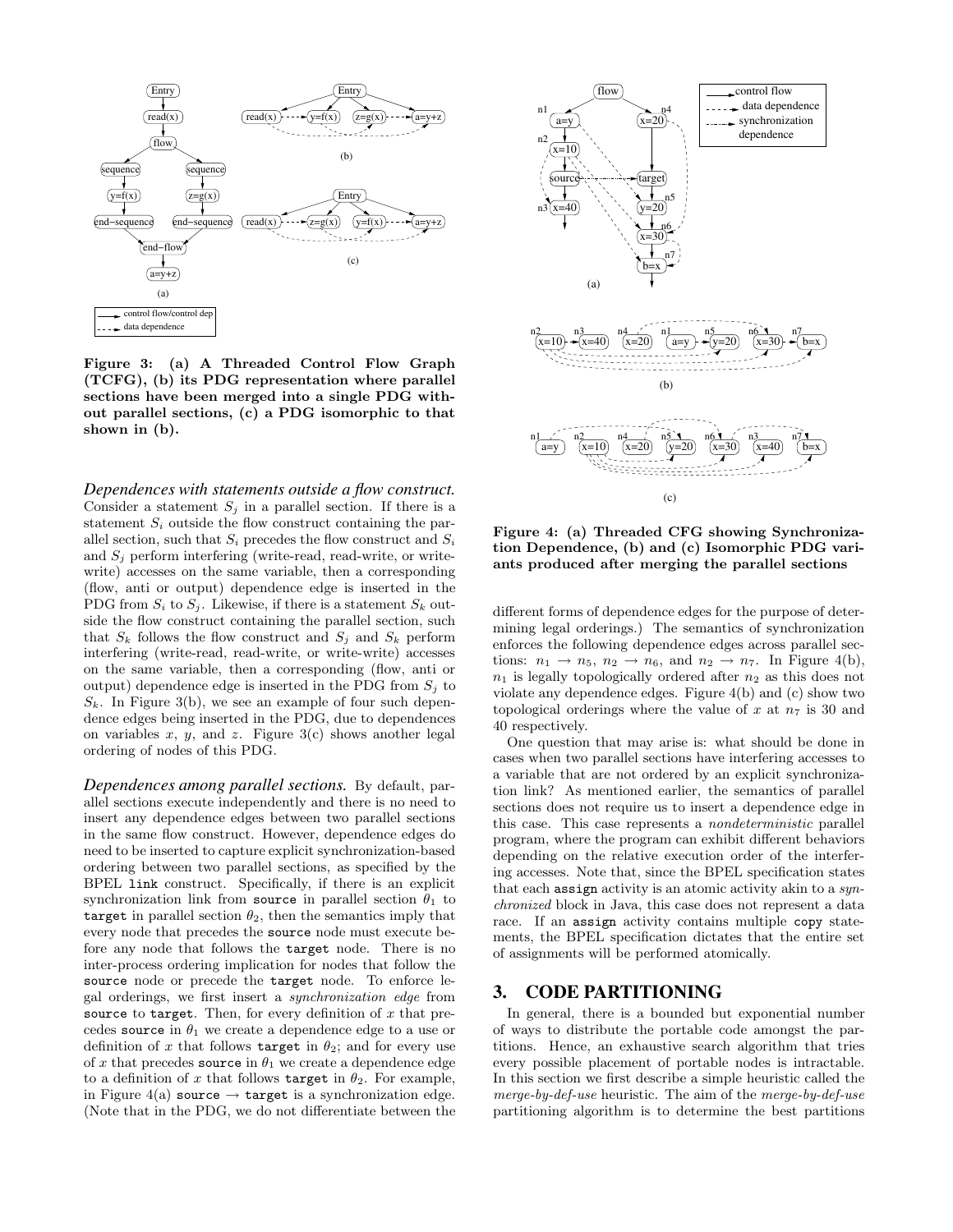at which each portable task must be executed in order to optimize the throughput of the decentralized program.

As mentioned in the introduction, our code partitioning algorithm is based on the idea of merging tasks along loopindependent flow dependence edges. This idea is appealing not only for its performance implications, but also because it serves as a heuristic to prune the space of possible solutions. However, merging along flow dependence edges must take into account several considerations including: (1) not all combinations of merges will be legal (a legal combination must not create a dependence cycle among partitions), and (2) a flow dependence edge between two nodes with different control dependences cannot be merged (without introducing guards/predicates).

Starting at the bottom of the control dependence tree we identify sibling nodes that have the same control dependence condition and perform a merge on these nodes. Two sibling nodes in the PDG that have the same control dependence condition may be merged if there is a def-use dependence relationship between them, provided the following conditions hold - (1) the reordering along the flow dependence edge does not violate any other dependences, and (2) each partition has at most one fixed node. Using a cost function, we exhaustively evaluate all possible merges along flow dependence edges and compute a local minimum for each region. Once a region has been evaluated, the algorithm is recursively applied to the parent node and its siblings.

*Merging Portable Code.* An informal description of the merging algorithm is as follows:

- 1. Locate a control node,  $T_c$  in the PDG whose child nodes are all leaf nodes. For all nodes that have the same control dependence condition on  $T_c$  repeat steps 2 through 8. Continue till all control nodes have been processed.
- 2. Identify the set of flow dependence edges, E, that pertain to a flow dependence between siblings with the control dependence condition chosen in step 1, such that at least one of the siblings is a portable task. Pick an edge in E and merge the source and destination tasks of the edge. The resultant dependences of the merged task is the union of the component tasks.
- 3. When a portable task gets merged with a fixed task the combined task is a fixed task. When a portable task gets merged with another portable task the combined task is also marked as a portable task.
- 4. When a node is merged with a sibling that is not its lexical neighbor, we need to ensure that no dependence conditions are violated. To determine whether the merge may violate a dependence condition, we check if the merge can introduce a dependence cycle.
- 5. Exhaustively consider all merging configurations of siblings that can be generated by merging some subset of the flow dependence edges in  $E$ . Since the size of  $E$  for a single region is usually small, this exhaustive search is usually feasible in practice. (Later we describe a more complex heuristic that further reduces the number of partitionings evaluated.)
- 6. Choose the merging configuration from step 5 that is likely to yield the best overall throughput value, using the cost model discussed in Section 4. Though in Section 4, the cost function is defined for a complete partition, it can be adapted for an intermediate partition in which some portable tasks have yet to be merged with fixed tasks. This is a greedy heuristic that gives a locally optimal solution, but does not necessarily guarantee global optimality.
- 7. Any remaining portable tasks that are not merged with a fixed task are merged with the parent. At this point, the parent has only fixed tasks (if any) for children. The parent node is now marked as a leaf node.
- 8. Once a region (subgraph) has been merged, we treat the whole subgraph as a single node for the purpose of merging at the next higher level. The dependences of the merge is a union of all dependences in the child nodes as well as the parent node.

*Example.* Figure 5(a) gives the CFG for an example Loan-Approval BPEL service, where the client sends in his profile and the required loan amount. If the amount is less than \$10,000, the web service sets a risk factor to zero, else it invokes web service F1 to get a risk assessment. Then the web service sends the risk and amount to two banks F2 and F3 which return the rate of interest. Additionally F2 returns a document with details about the loan scheme. Finally the web service returns the lower rate and the loan scheme information (which may be null) to the client. The PDG for the example is shown in Figure 5(b). All fixed tasks are labeled  $Fi$  and portable tasks are labeled  $pi$ . We follow the convention that a partition is referred by the label of the fixed task it contains (if it contains a fixed task) or by the label of the portable task with the lowest index.

We give here a partial walk-through of the algorithm. The merging algorithm first merges nodes at the bottom of the control dependence tree.

- For the nodes control dependent on p1: F1 and p3 have the same control dependence condition. The algorithm starts with p3, finds that there is a dependence edge  $F1 \rightarrow p3$  and merges F1 and p3. No other merges are possible. p2 has no siblings and so it gets merged with the parent node p1.
- For nodes control dependent on  $p5$ :  $p6$  and  $p7$  have no siblings and hence get merged with p5.

The resultant intermediate partitioning is shown in Figure  $5(c)$ . The set of edges in and out of p1 is the union of edges in and out of p1, p2, F1 and p3, and similarly for p5.

Next we consider the nodes that are control dependent on Entry.

- Let the algorithm start with the portable task p5 which is source or destination in the def-use edges  $F2 \rightarrow p5$ ,  $F3 \rightarrow p5$ , and  $p5 \rightarrow F4$ . Let us merge p5 with F3 as shown in Figure 5(d1).
- Then the algorithm considers p4 which has the option of merging with one of F2, p1 or F0. Let us merge p4 with F2 as shown in Figure  $5(d2)$ .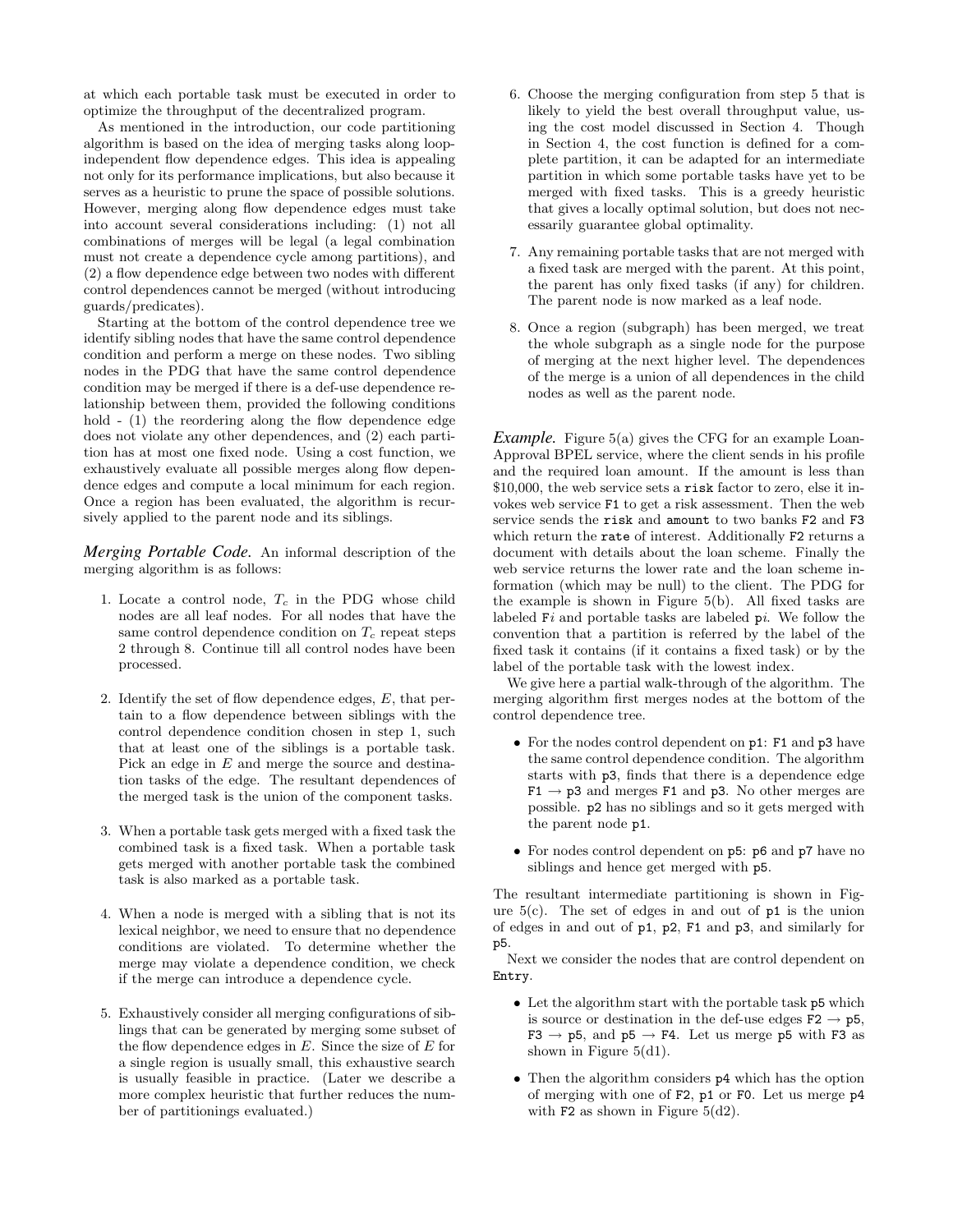

Figure 5: LoanApproval Example - Merging Portable Tasks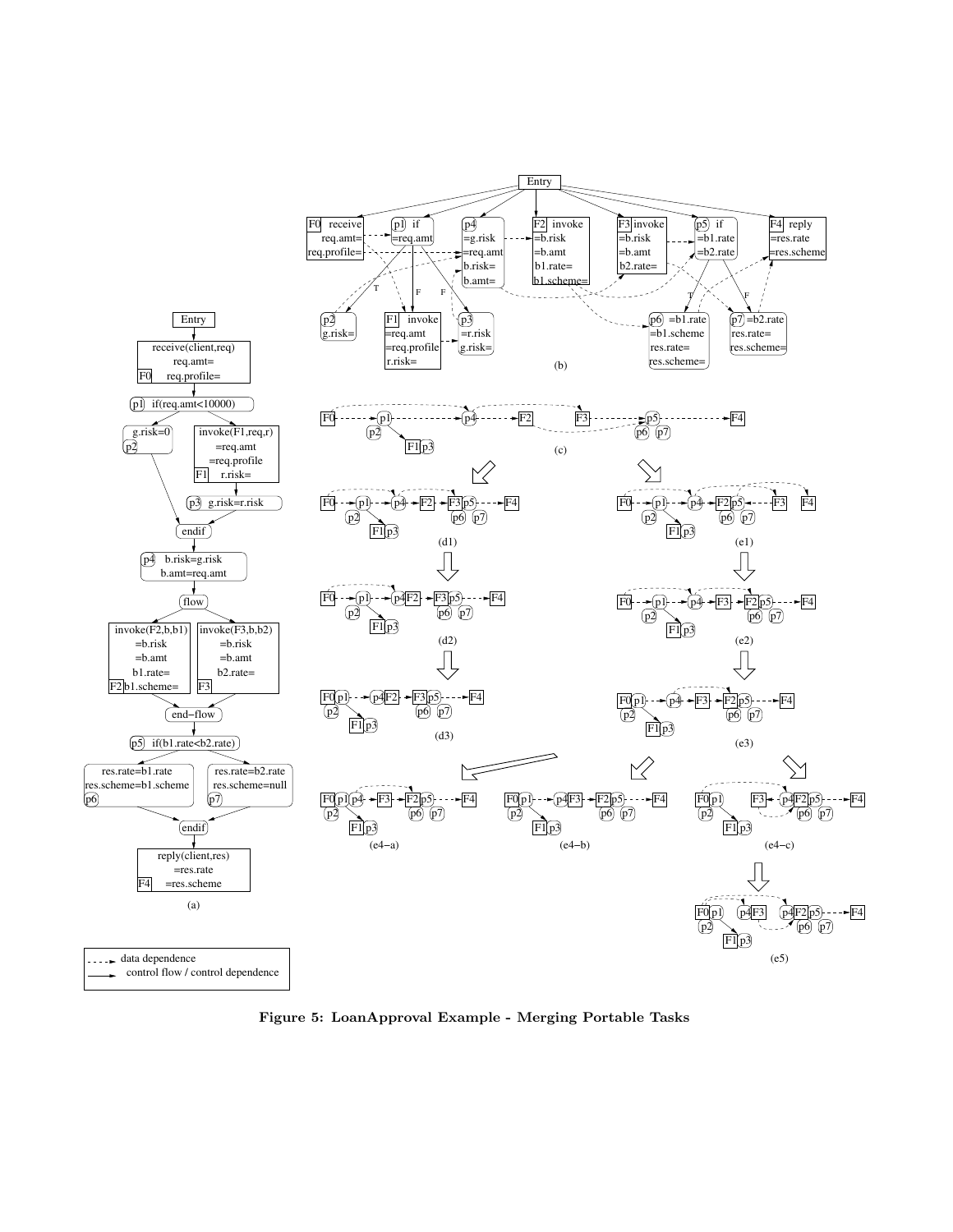• Finally the algorithm merges p1 with F0 as shown in Figure 5(d3).

Now there are no more portable nodes left and so this is one of the final partitionings. (We happened to use only lexical siblings in this partitioning.)

As part of enumerating all the merging configurations outlined in step 5, the algorithm backtracks from Figure 5(d1). We do not show all the steps performed by this recursive algorithm but show only some interesting combinations generated.

- Let the algorithm merge p5 with F2 (instead of F3) as shown in Figure 5(e1).
- Even though this partitioning has an edge  $F3 \rightarrow F2$ which points right-to-left, it is legal because it has not introduced a dependence cycle. To make the acyclic structure clearer, we reorder the partitions topologically, resulting in Figure 5(e2). This partition has the interesting property that the edge  $F2 \rightarrow p5$  is internalized within a partition. Thus the assignment of res.scheme in task p6 happens (if it does) at the same node as F2, avoiding a large message. Note that this partitioning could not have been created by lexical merges alone. By contrast, in the partitioning shown in Figure 5(d3),  $F2 \rightarrow p5$  is an inter-partition edge.
- Next let the algorithm merge p1 with F0 resulting in Figure 5(e3). To complete the partitioning, p4 can be merged with one of F0, F3 or F2 as shown in Figure  $5(e4-a)$ ,  $(e4-b)$  and  $(e4-c)$  respectively. Of these,  $(e4-a)$  and  $(e4-b)$  are valid partitionings, but  $(e4-c)$ is not valid as it has generated a dependence cycle. Hence, the partitioning of Figure  $5(e4-c)$  will be discarded as an infeasible PDG.

The cycle detected in the example in Figure 5(e4-c) can be broken by the judicious use of code replication. In the example the cycle arises because p4 needs to be executed before either F2 or F3 executes. Therefore p4 is replicated at both F2 and F3, giving the partitioning in Figure 5(e5). This code may be replicated if it is a pure computation and hence has no side effects. Note, however, that code replication may not improve performance.

*Complexity and Heuristics.* An exhaustive search algorithm that tries every possible placement of portable nodes would have a complexity of  $O(f^p)$ , where p is the maximum number of portable nodes that are siblings in the PDG and have the same control dependence condition; and f is the corresponding number of fixed nodes. The merge-by-def-use algorithm described in this section applies a heuristic that attempts to reduce this search space while trying to reduce the data on the network. The complexity of the merge-by*def-use* algorithm is  $O(e^p)$ , where e is the maximum number of def-use edges that enter or exit a portable node, and p is the maximum number of portable nodes that are siblings in the PDG and have the same control dependence conditions. For example, in the program in Figure 2, there are 6 portable nodes, each has two def-use edges and so the number of possible partitionings are  $2^6$  which is 64. The program in Figure  $5(c)$  has portable nodes  $p1$  with 2 edges,  $p4$  with 4 edges, and p5 with 3 edges. Hence the number of possible partitionings is 2 ∗ 4 ∗ 3 which is 24. Many BPEL programs



Figure 6: Applying the pooling heuristic to the example of Figure 2 - (a) The PDG of Figure 2; (b), (c) Two possible poolings; (d) A partitioning generated from (c) by merging the pool (p1, p2) with F1 and the pool (p3, p4, p5, p6) with F2.

are very small and hence they can be analyzed exhaustively. However, we did sample some BPEL programs that could not be analyzed in a reasonable amount of time without applying heuristics. We apply two more heuristics - (1) the greedy-merge heuristic is a refinement of the merge-by-defuse heuristic that further tries to minimize the data on the network and (2) the pooling heuristic tries to minimize the total number of messages.

In the greedy-merge heuristic we examine every portable node,  $p_i$ , that has exactly one incoming def-use edge from  $p_d$ and one outgoing def-use edge to  $p_u$ . Then  $p_i$  is merged with  $p_d$  if the volume of data between  $p_i$  and  $p_d$  is less than the volume of data between  $p_i$  and  $p_u$ , else it is merged with  $p_u$ . This halves the options for  $p_i$ . Applying this heuristic to the example in Figure 2, reduces the number of partitionings to exactly one and the partitioning generated is the one shown in Figure 2(i) which we will show experimentally to be the best. Applying this heuristic to the example in Figure 5, reduces the number of partitionings to 12.

The pooling heuristic is as follows: if two or more portable nodes have the same def-use source or if two or more portable nodes have the same def-use destination, then "pool" them together first and treat them as a single portable node with the combined dependencies of the merge. Then apply the merge-by-def-use algorithm as before along with the greedymerge heuristic. The pooling is, of course, subject to the condition of correctness. This heuristic tends to combine all data before entering or exiting a node and hence minimizes the inter-component messages. Consider the example of Figure 2. The PDG is redrawn in Figure 6(a). The possible first level poolings are shown in Figure 6(b) and  $6(c)$ . In Figure  $6(b)$ , p1 and p2 are pooled as they have a common source F0; p3 and p5 are pooled as they have a common source F1; and p4 and p6 are pooled as they have a common source F2. In Figure  $6(c)$ , p1 and p2 are pooled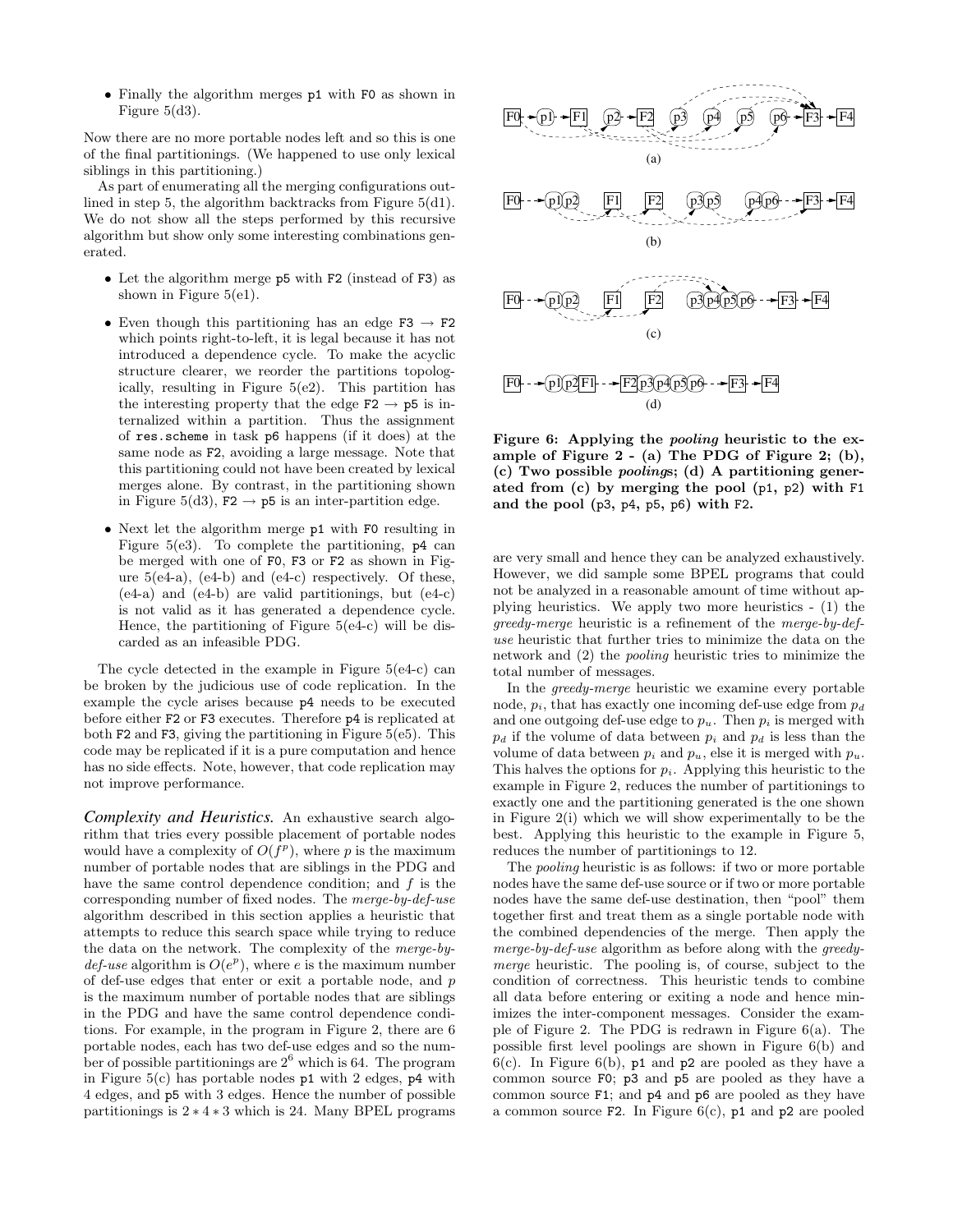as they have a common source F0; and p3, p4, p5 and p6 are pooled as they have a common destination F3. These are the only possible "poolings" of portables for this example. The number of initial portable nodes has reduced from 6 in Figure 6(a) to 3 in Figure 6(b) and 2 in Figure 6(c), thus reducing the overall complexity of the algorithm. The possible number of merges is  $3 * 1 * 1$  for Figure 6(b) and  $3 * 3$  for Figure 6(c), giving  $3 + 9 = 12$  partitionings, and a total of 13 partitionings including the partitioning generated by the greedy-merge heuristic. This is a vast reduction from the original 64 partitionings. Note the partitioning in Figure 6(d) which is derived from the initial pooling in Figure  $6(c)$  and which minimizes the number of communication edges at the expense of sending extra data. In this case F0 sends both the names to F1. F1 uses the first name to get the first address and sends the first address along with the second name to F2. F2 obtains the second address and sends both the addresses to F3. Thus the input for F2 is pipelined through F1 and the output of F1 is pipelined through F2. At low message rates this is quite an efficient method of communication due to the lack of synchronization overheads.

Note, that the set of partitionings generated by the greedymerge heuristic is a subset of the partitionings generated by the merge-by-def-use heuristic, but the partitionings generated by the pooling heuristic are different from those generated by the merge-by-def-use heuristic. Neither is a subset of the other and they may have a non-null intersection. In general, the number of partitionings generated by the pooling heuristic is fewer than the number of partitionings generated by the merge-by-def-use heuristic.

## **4. COST MODEL**

Much of the past work on partitioning and scheduling has focused on minimizing the *completion time* of a single instance of a program running in isolation. Application servers instead use multiple threads to overlap the execution of multiple instances of one or more programs, and are usually more concerned with optimizing the throughput performance that can be delivered for a given a hardware capacity. In contrast, completion time is only of interest as a quality of service threshold, and can be ignored as an optimization metric in cases when the request rates on server nodes can be satisfied by available capacities. Therefore, the cost model developed in our work is focused on throughput as its objective function.

As in standard queueing system models, if  $R$  is the number of requests sent to a service per unit time, the overall throughput of the service can be modeled as a function  $T(R)$  representing the average number of requests processed per unit time. Typically,  $T(R)$  ramps up with increases in R until a steady-state plateau is reached when one or more resources is fully utilized; eventually a "breakdown" phase is reached when a backlog accumulates and the system throughput may decline dramatically. Real systems generally use some form of admission control to avoid the breakdown situation.

Our system model for decentralized execution is a system consisting of a set of communicating server nodes,  $S =$  $\{S_1, \ldots, S_k\}$ , each of which implements a portion of the overall service as dictated by the task partition. The throughput delivered by each individual server node contributes to

an upper bound on the overall throughput as follows,

# $T(S) \le \min(T(S_1), \ldots, T(S_k))$

For convenience, we use the same notation,  $S_i$  to refer to both a server node, and the request rate that it receives. It is therefore important to balance the throughput across the nodes, because the overall throughput will be bounded by that of the slowest node. (This is akin to the importance of balancing stages in a pipelined system.) Consequently, we need a model to figure the rate at which each participating server can process (its portion of) client requests. This rate depends on the "capacity" of the server as well as the amount of work it is required to carry out per client request.

Notice that in the cost model, we explicitly consider the fact that multiple instances of the same application, by way of concurrent requests, are running on the same server. We factor in the presence of other independent processes by assuming a reduction in available "capacity" – which reflects the fraction of a server dedicated to (all instances of) a given application. In practice, application servers partition resources statically among independent applications.

Participating servers are assigned work in the following manner. The receive and reply fixed nodes, generally  $F_0$ and  $F_{\text{max}}$  are mapped to the central server. The invoke fixed nodes are mapped to their corresponding servers, except in the centralized execution in which all the nodes, fixed or portable, are located on the central server. A portable node is mapped to the same server as the fixed node in its partition. Figure 7 gives work assignment to servers as well as the data dependencies corresponding to three different partitioned configurations of the loan approval process (Figure 5): Figure 7(a) shows the centralized partition configuration and Figures 7(b) and 7(c) show configurations for two decentralizations, corresponding to Figure 5(e4-a) and Figure 5(e4-b) respectively. The straight arrows depict messages across servers while the squiggly arrows show wait times within the thread that is working on (that node's portion of) a particular client request. A client request arrives at  $F_0$  on the central server (node C0 for the centralized orchestration in Figure  $7(a)$  and node D0 or D0' for the decentralized orchestrations of Figure  $7(b)$  and  $7(c)$  and works its way through the servers following inter-partition edges. It may fork activity along two edges concurrently (shown as  $\alpha$  and  $\beta$  in the figure). The request terminates at  $F_{\text{max}}$  on the central server, which responds to the client.

In computing the load per request on a server, we do not need to account for thread waiting time, because it will not have an impact on throughput — the server would instead switch to processing its part of another client request, for which the assigned thread is ready to run. Therefore the load is simply the aggregation of all activity at each server. With this reasoning, we can abstract out the wait times from the pictures in Figure 7, considering each node simply as a collection of fixed and portable tasks. Only the aggregate compute and messaging costs at each server are relevant for the estimation of throughput. Since our cost function is an upper bound on throughput, we assume both sides of a conditional are executed when estimating the cost of conditionals. Further refinement of the cost functions to use execution profile information is a subject for future work.

The cost of computation per client request required at a server includes the cost of running all the fixed and portable tasks stationed at the server. (Note that the service itself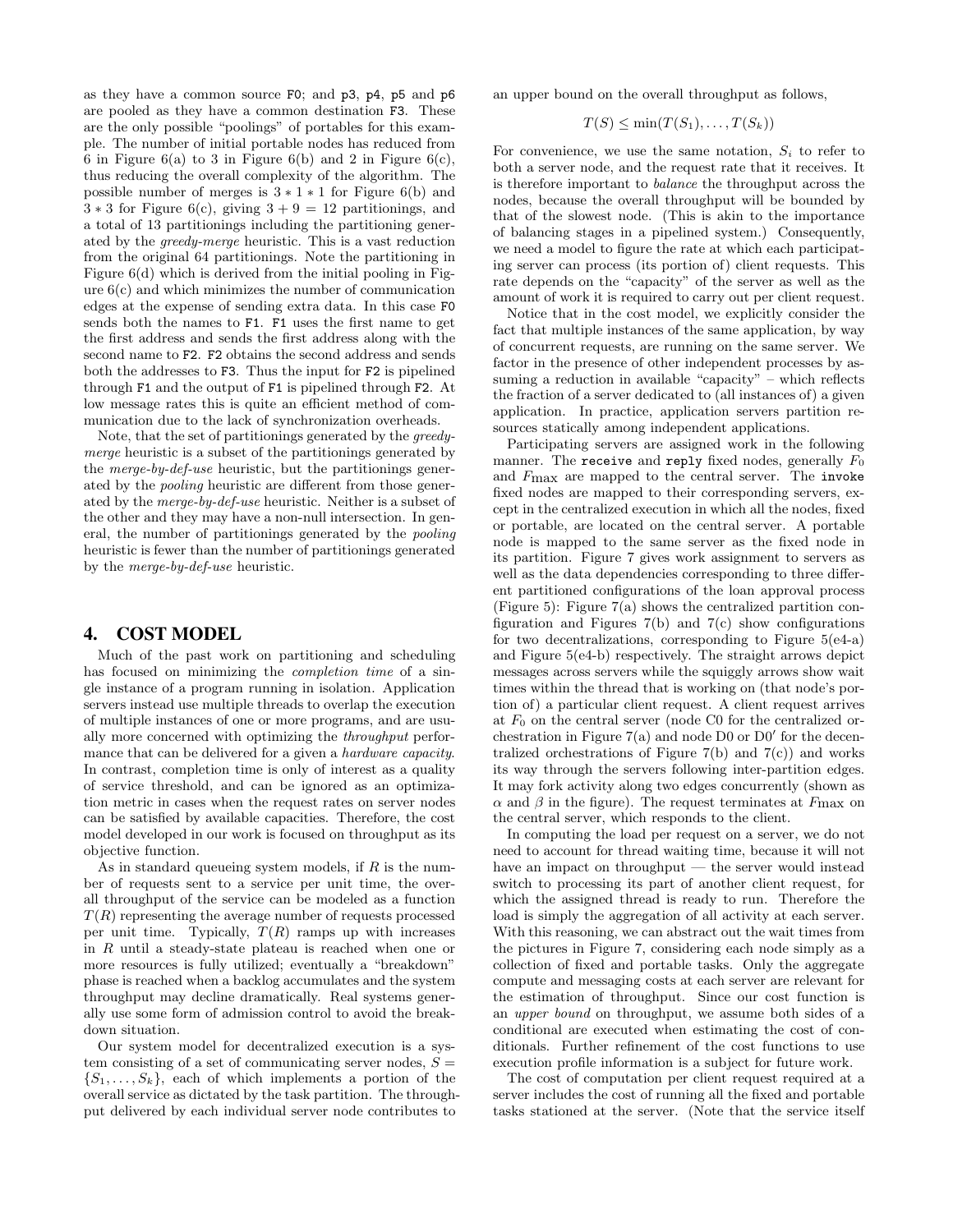

Figure 7: Partition configurations of the Loan-Approval Example - (a) The centralized orchestration; (b), (c) Decentralized orchestrations corresponding to Figure  $5(e4-a)$  and Figure  $5(e4-b)$  respectively.

accessed by an invoke may not be adding to the cost in case it is implemented by another "backend" server.) For each portable task,  $P_i$ , we assign a cost  $c_{P_i}$ . The cost of the fixed task receive,  $c_R$ , includes in addition to the cost of data handling, the cost of setting up a new process if it is the first receive or the cost of correlation for every subsequent receive. The cost of a reply,  $c_L$ , includes only data handling cost for sending over an existing channel. A synchronous invoke fixed task needs communication with a backend server, as shown by double-headed arrows in Figure 7. The cost of an invoke,  $c_I$ , involves message setup in addition to marshalling and unmarshalling data sent and received.

At places where flow dependence edges have their source in one partition and destination in another, decentralization introduces asynchronous communication, which is shown by single-headed arrows in Figure 7. This communication is handled by introducing a send at the source partition and a receive at the destination partition. These tasks have no direct correspondence with the original code, but are generated to support decentralization. Thus at the source of an inter-partition edge we need to add the cost of a send and at the destination of an inter-partition edge we need to add the cost of a receive. The cost of a send,  $c_S$  includes only the cost of message setup plus marshalling data, and the cost of a receive,  $c_R$ , includes the cost of unmarshalling data plus correlation overheads. The cost of send or receive is typically less than that of an invoke.

The cost of each task depends on various factors including the size of data being handled and the complexity of data being manipulated. For example, the cost of an assign is independent of the size of the data if it involves moving simple strings, but the cost of an assign is extremely sensitive to data size if it involves an XPath expression. The cost of invokes, sends and receives are dependent on size of data as well as complexity of data since these tasks involve marshalling and unmarshalling of data. These costs need to be determined empirically using micro-benchmarking, which is explained in greater detail in Section 5.

*Example.* Given the cost of each task, the peak rate at node C0 in Figure 7(a) is

$$
\frac{Capacity_{C0}}{c_R + c_L + c_{P_1} + c_{P_2} + \ldots + c_{P_7} + 3*c_I}
$$

As another example, consider the cost of node D3 in Figure  $7(b)$ . In addition to the obvious cost of fixed node  $F2$ (which is an invoke) and the portable tasks p5, p6 and p7, we need to add the cost of two receives (for the two incoming inter-partition edges) and the cost of one send (for the outgoing inter-partition edge). Hence the peak rate at D3 is

$$
\frac{Capacity_{D3}}{c_{P_5}+c_{P_6}+c_{P_7}+c_I+c_S+2*c_R}
$$

Likewise, the peak rates for other nodes in Figure 7(b) and (c) can be computed. The minimum rate across nodes would be the upper bound on the throughput that this configuration would sustain. In this example we can see that the critical node is D0 for (b) and node  $D0'$  for (c). Assuming all portable tasks have the same cost  $c_p$ :

peak rate(C0) = 
$$
\frac{Capacity_{CO}}{c_R + c_L + 7 \cdot c_P + 3 \cdot c_I}
$$
  
peak rate(D0) = 
$$
\frac{Capacity_{D0}}{c_R + c_L + 3 \cdot c_P + 3 \cdot c_S + 2 \cdot c_R}
$$
  
peak rate(D0') = 
$$
\frac{Capacity_{D0'}}{c_R + c_L + 2 \cdot c_P + 2 \cdot c_S + c_R}
$$

Assuming  $C_0$ ,  $D_0$  and  $D_0'$  have the same capacity, the peak rate of the configuration in Figure 7(c) is clearly higher than that in Figure 7(b). However, the relative peak rate of C0 and D0 is not immediately obvious and in Section 5.3 we show how to determine the values of the individual costs  $(c_R, c_L, \text{etc.})$  using micro-benchmarking. In this case, the peak rate of Figure 7(b) turns out to be higher than that of Figure 7(a). The experimental results are given in Section 5.1.

Note that although in our example programs, the portable tasks seem to be trivial assignments, the assignment statements actually represent extraction of data from containers in BPEL, because in general messages need to be reconstituted as they flow between fixed nodes. This can, in turn, involve complicated operations such as XPath queries. Thus, they are more expensive than assignment statements in standard programming languages.

Finally, we outline how our cost function can be extended to determine the bounds on throughput that occur when a server is unable to consume the available compute capacity due to other reasons. These cases can occur if the available capacity such as the number of threads in a thread pool on the server node is too low. The cost function discussed thus far estimates an upper bound of the throughput on a single server node  $S_i$  as  $T(S_i) \leq Capacity/Cost$ , where Capacity is the raw compute capacity of node  $S_i$  and Cost is the total amount of work that needs to be performed on node  $S_i$  for a single request. The bound on throughput due to limited number of threads in the server can be modeled as

#### $T(S_i) \leq$  Number of Threads/CritPath

where *CritPath* is the thread occupancy time along the critical path. Then we can estimate an upper bound of the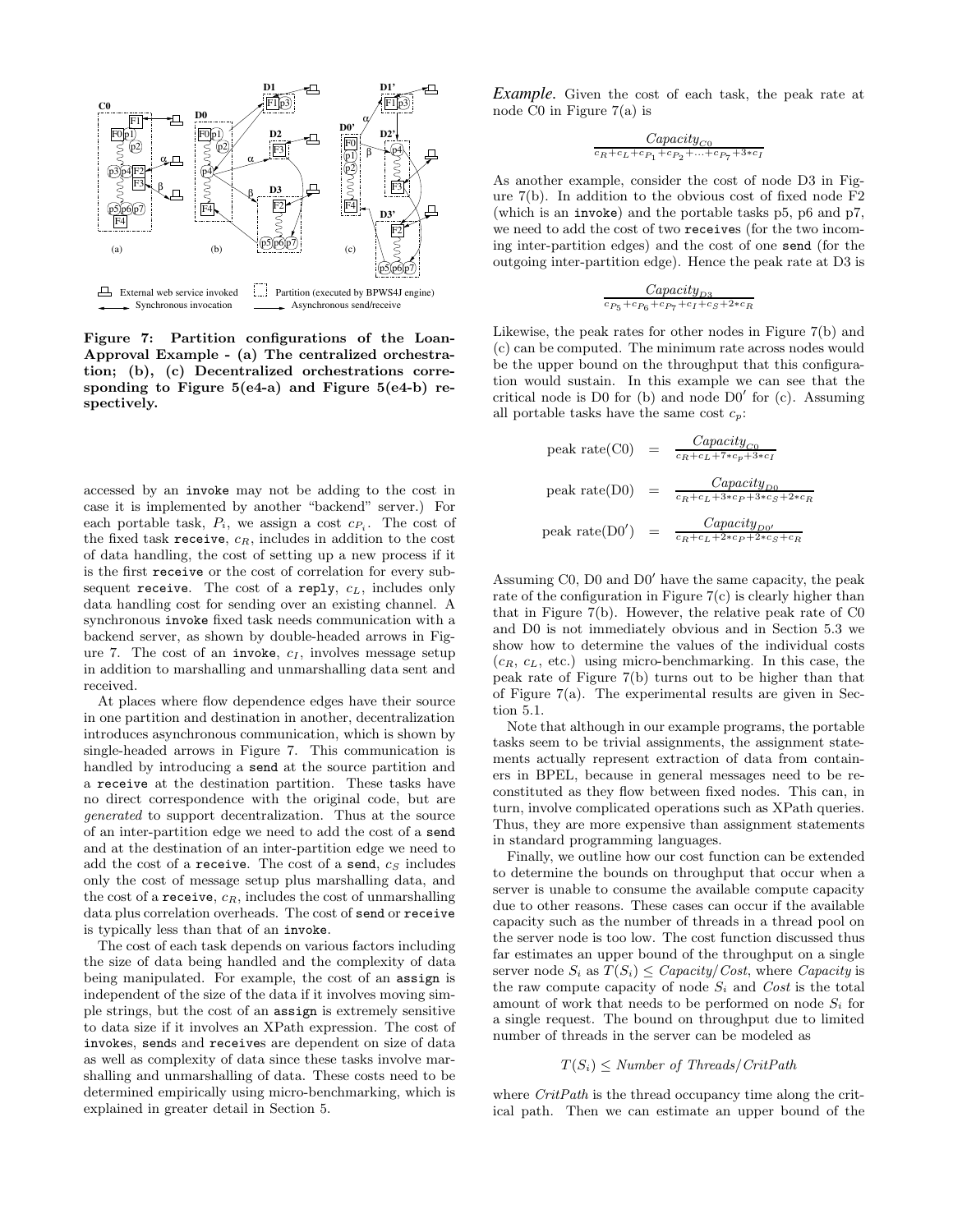throughput,  $T(S_i)$  on a single server node  $S_i$  as follows,

$$
T(S_i) \leq \min(\frac{Capacity}{Cost}, \frac{Number\ of\ Threads}{CritPath})
$$

Similarly, there may exist other bounds based on bandwidth availability or memory usage.

# **5. EXPERIMENTAL RESULTS**

### **5.1 Runtime Performance**

*Experimental Setup.* Our experimental setup for testing decentralized orchestration is as follows. We use a cluster of Intel Pentium based Linux machines (2.2 GHz, 2 GB RAM) connected by a 100Mb/s LAN. For the results reported in this paper, two of the machines were used as clients, and up to four machines were used as servers.

The clients execute multithreaded Java programs that run a total of 10 to 200 threads generating a steady request rate of 1 request/second (or 60 requests/minute) to 20 requests/second (1200 requests/minute). The test message sizes varied from 256 bytes to 24 KB.

In the centralized setup (as shown in Figure 1(a)), the clients send requests to an HTTP server that hosts a BPWS4J engine. The requests are synchronous and sent using SOAP over HTTP. Each component web service is deployed on an HTTP server running on a separate machine. The BPWS4J server internally invokes the component web services using SOAP over HTTP. While the centralized setup uses only HTTP servers, the decentralized setup uses a combination of HTTP and EJB servers. EJB servers are necessary as HTTP servers cannot handle asynchronous messaging.

In the decentralized setup (as shown in Figure 1(b)), the clients send requests to an EJB server that hosts a BPWS4J engine. The requests are sent using SOAP over JMS. However, the component web services continue to run on HTTP servers, each running on a separate machine. An EJB server hosting a BPWS4J engine is co-located with each of the web services.

*Test Examples.* Since BPEL is a relatively new language, there are currently no standardized BPEL benchmarks that we could use in our performance evaluation. However, we have tested our algorithm on all examples that come with the BPWS4J distribution as well as several other applications culled off the web. Although there are many possible partitionings for each example, for visual clarity we show only a few illustrative partitionings for each example.

We first present performance results for the LoanApproval example introduced in Section 3 and the FindRoute example introduced in Section 1. Then we show results for two more examples. The TranslateArticle service locates an article of interest, gets it translated into the required language, formats both the original and translated article and returns it to the client. The NearestRestaurant service receives a restaurant preference from a client along with his mobile cell number and a radius parameter. The service locates a restaurant of the specified cuisine, gets the location of the client using a GPS service, then invokes a map service that takes the client location, the list of restaurants and shortlists the restaurants that are within the specified radius of the



Figure 8: LoanApproval - Throughput Variation with Request Rate.



Figure 9: LoanApproval - Throughput Variation with Message Size.

client. This list is returned to the client<sup>2</sup>.

*LoanApproval Example.* In Figure 8, we show the throughput observed for the three partitionings of the LoanApproval example shown in Figure 7, as a function of the request rate. This example uses three component web services which were accessed using the standard SOAP over HTTP protocol. For Figure 8, the service time for each web service was fixed at 4000 ms, and the message size fixed at 512 bytes. We varied the client request rate from 60 requests/minute to 1200 requests/minute. At lower rates the requests do not exceed the capacity of the system and hence the throughput is equal to the request rate. As mentioned in Section 4, the partitioning in case (a) was the first to reach its capacity limit, followed by case (b), with case (c) delivering the best throughput. In each case, the throughput begins to decline when the request rate exceeds the capacity.

In Figure 9, we show how the throughput for the Loan-Approval example varies with message sizes of 512B, 4KB, 8KB, 16KB, and 24KB. To highlight the differences among

<sup>2</sup>All the BPEL examples are available on request from the authors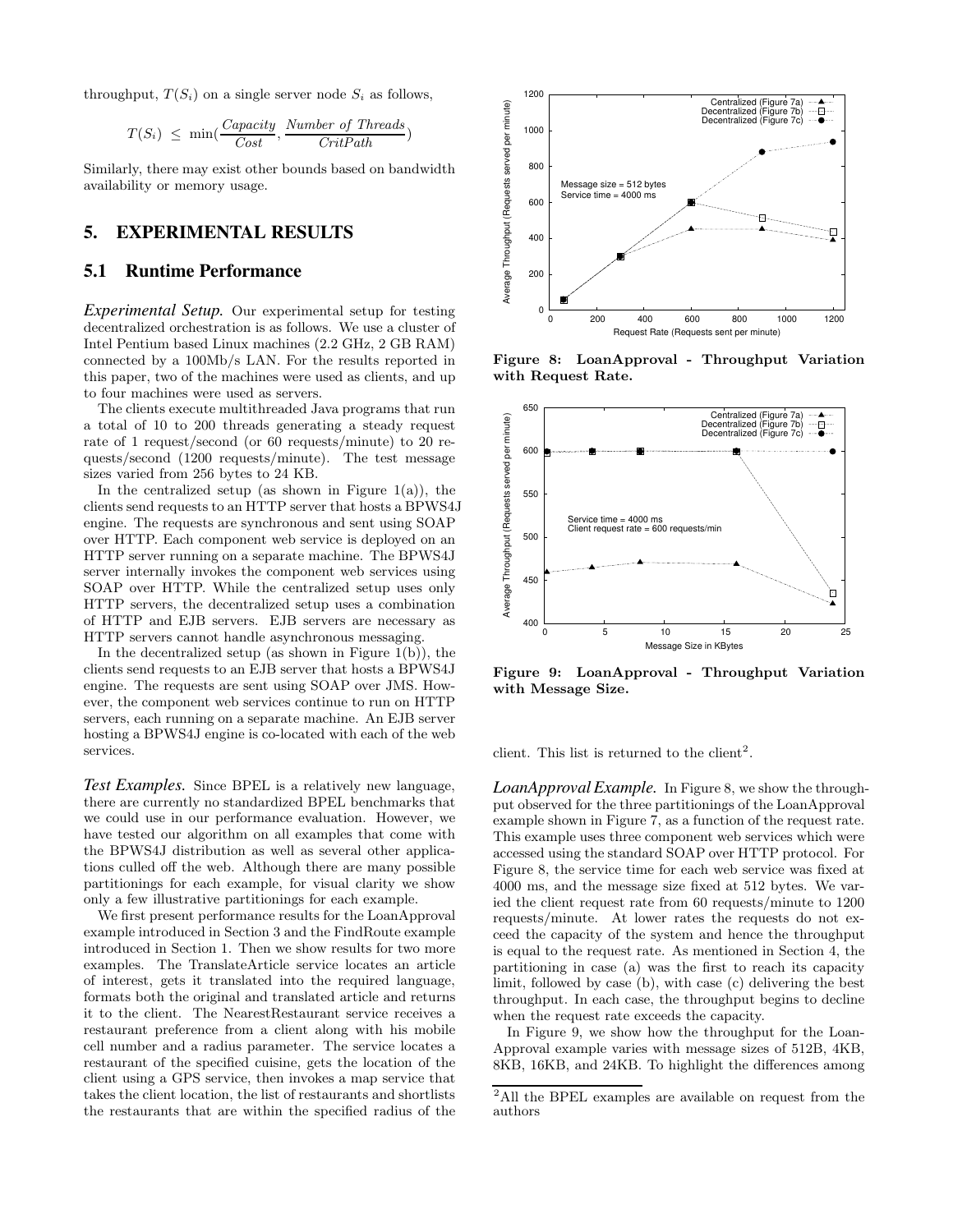

Figure 10: FindRoute - Throughput Variation with Request Rate. The plots for cases 2c, 2d and 6d coincide.



Figure 11: FindRoute - Throughput Variation with Message Size

the three cases, we set the y-axis origin for Figure 9 to 400 requests/minute instead of zero. In this experiment, we fixed the client request rate at 600 requests/minute at which case(a) and case(b) are just within their capacity limits while case(c) is well within its capacity limits (see Figure 8). The service time was fixed at 4000 ms as before. Increasing the message size has a different impact for the three different partitionings. In case (a), C0 has to send/receive six messages per request, but the relative impact of message size is low compared to the load imbalance of a centralized partitioning. In case (b), D0 has to send/receive five messages per request, and increasing the message size from 16KB to 24KB causes the throughput to fall due to a decrease in processing capacity. In case(c),  $D0'$  has to send/receive three messages per request, but the request load did not cause its capacity to fall short within the parameters set by this experiment.

*FindRoute Example.* For the FindRoute example Figure 10 shows throughput results for variation in request rate and Figure 11 shows throughput results for variation with message size. We show performance results for the three partitionings labeled (b), (c) and (d) in Figure 2 and also for the partitioning in Figure 6(d) where the number of intercomponent messages has been minimized but some data gets pipelined causing excess data to flow in the network. Recall that partitioning 2(b) corresponds to centralized orchestration, whereas  $2(c)$  and  $2(d)$  are two decentralized orchestrations. We stated that 2(d) is likely to give better performance since it communicates less data on the network. Experimentally we observe that when the message size is small, all the decentralized orchestrations (including the pipelined case) perform equally well (Figure 10), but show variations when the message size increases (Figure 11). In our experiments we ensure that the fraction of the address required by the TrainRoute service is very small. Partitioning  $2(c)$ puts the entire data onto the network and hence shows a deterioration in performance as the message size increases. Partitioning 2(d) puts only the required fraction of data on the network and hence is unaffected by increasing size of addresses. The pipelined version (which carries the maximum data) deteriorates the most.

*TranslateArticle Example.* The BPEL code, the PDG and two partitionings for the TranslateArticle service are given in Figure 12. The partitionings have been selected as case (c) that minimizes data on the network (using the greedymerge heuristic) and case (d) that minimizes the number of hops on the network (using the pooling heuristic). Both the decentralized versions perform well (Figure 13) compared to the centralized version. The partitioning generated by the pooling heuristic performs marginally better than the partitioning generated by the greedy-merge heuristic as the greedy-merge version has higher synchronization overheads. Neither orchestration shows deterioration (Figure 14) in performance with increasing message size within the experimented range.

*NearestRestaurant Example.* The BPEL code, the PDG and two partitionings for the NearestRestaurant service are given in Figure 15. Here also the partitionings have been selected as case (c), a partitioning generated by the greedymerge heuristic and case (d), a partitioning generated by the pooling heuristic. Both the decentralized versions perform well (Figure 16) compared to the centralized version. The partitioning in case (c) minimizes data on the network and performs marginally better than the partitioning of case (d) as case (d) has higher data overheads without much benefit of reduced synchronization overheads. Neither orchestration shows deterioration (Figure 17) in performance with increasing message size within the experimented range. However although we do not show the results here, we observed that the response time in case (c) was substantially better than that in case (d) due to the higher parallelism.

### **5.2 Compile-time Performance**

We evaluated three different algorithms - one which does an exhaustive search of the space of all possible merges, one which uses the *merge-by-def-use* heuristic of merging along def-use edges and one which combines the greedy-merge and pooling heuristics described in Section 3. For the three algorithms we report in Table 2, the total number of configurations that each algorithm explores and the number of configurations that are valid. In Table 3 we report the time taken to run the algorithms. In these tables, we include one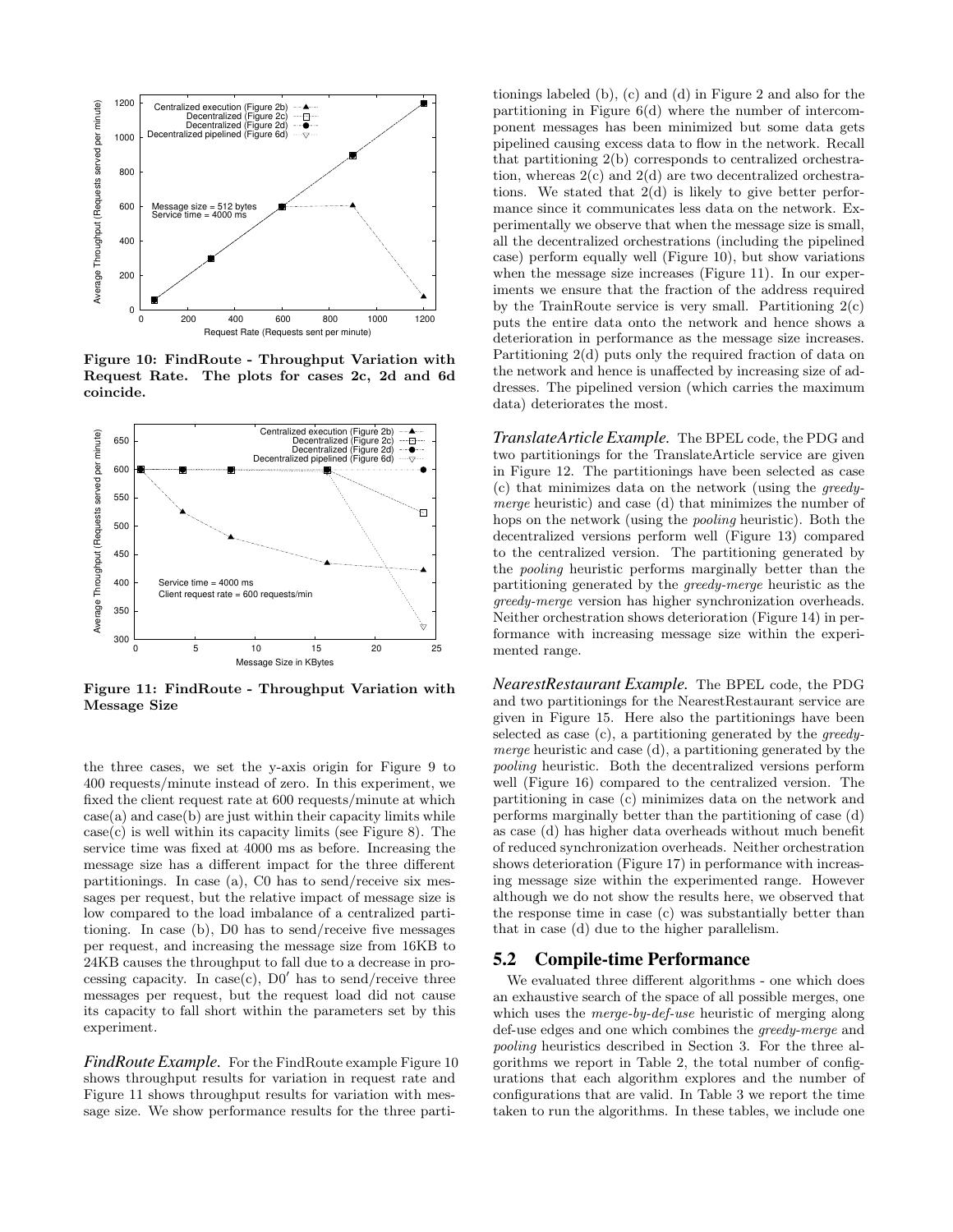

Figure 12: TranslateArticle - (a) The CFG, (b) The PDG, (c) and (d) Two topologies



Figure 13: Throughput Variation with Request Rate



Figure 14: Throughput Variation with Message Size



Figure 15: Nearest Restaurant - (a) The CFG, (b) The PDG, (c) and (d) Two topologies



Figure 16: Throughput Variation with Request Rate



Figure 17: Throughput Variation with Message Size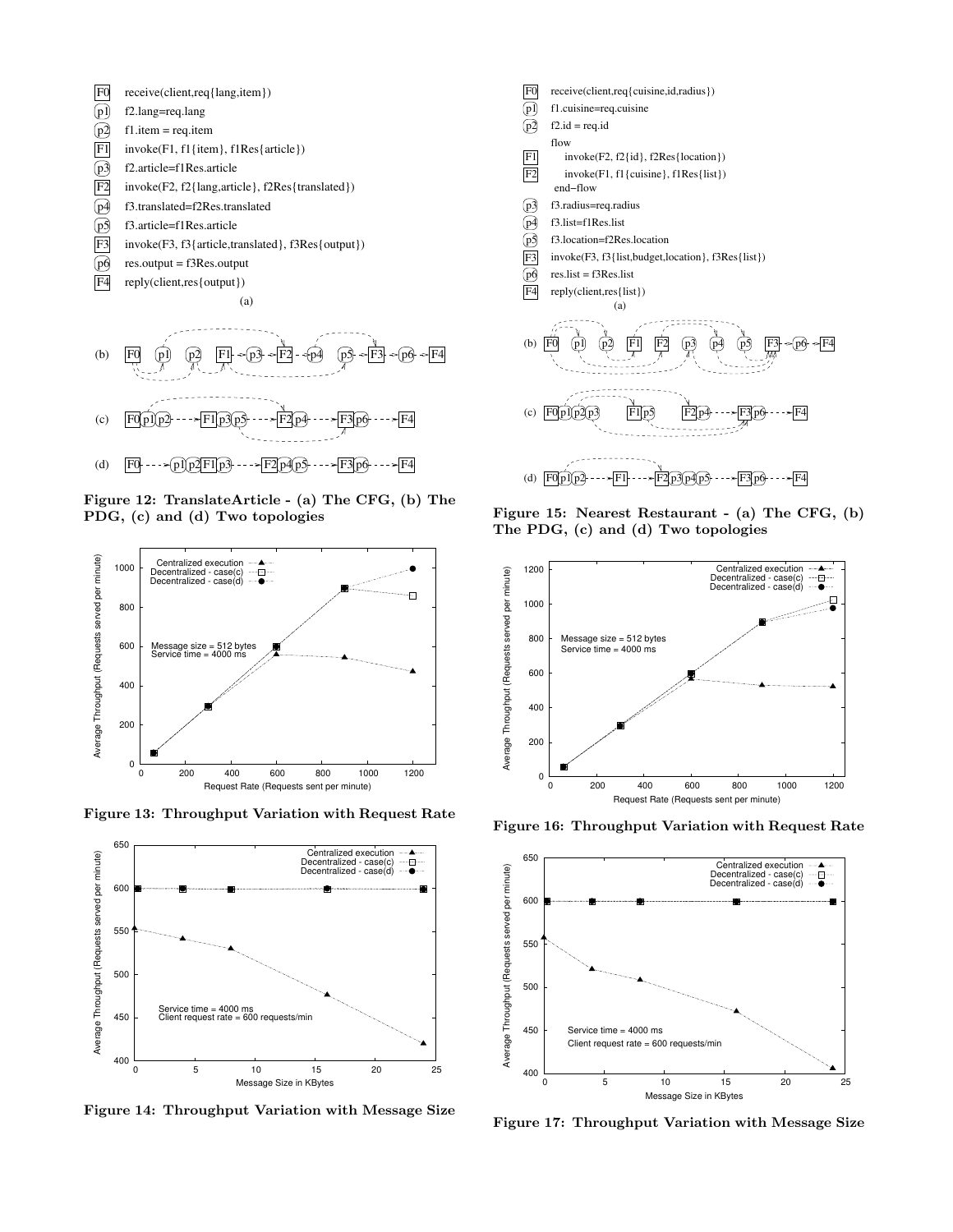Table 2: Number of Configurations Generated. "Total" is the total number of configurations explored, "Valid" is the number of valid configurations found. (LA=LoanApproval, FR=FindRoute,<br>TA=TranslateArticle, NR=NearestRestaurant, NR=NearestRestaurant, BA=BioAnnotator)

| Test | Exhaustive |       |                | Merge |             | Greedy-merge |
|------|------------|-------|----------------|-------|-------------|--------------|
| Case | search     |       | by def-use     |       | $+$ Pooling |              |
|      | Total      | Valid | $\text{Total}$ | Valid | Total       | Valid        |
| LA   | 64         | 11    | 24             | 11    | 12          | 11           |
| FR.  | 78125      | 736   | 64             | 64    | 13          | 10           |
| TA   | 15625      | 144   | 64             | 64    | 27          | 12           |
| NR.  | 15625      | 448   | 64             | 64    | 24          | 14           |
| ВA   |            |       | 65536          | 65536 |             |              |

Table 3: Compute Time in milliseconds. (LA=LoanApproval, FR=FindRoute, TA=TranslateArticle, NR=NearestRestaurant, BA=BioAnnotator)

| Example | Exhaustive | Merge      | Greedy-merge |  |
|---------|------------|------------|--------------|--|
|         | search     | by def-use | $+$ Pooling  |  |
| LA      | 3039       | 2983       | 2975         |  |
| FR.     | 6576       | 2265       | 1959         |  |
| TA      | 4080       | 2028       | 1932         |  |
| NR      | 4185       | 2050       | 1954         |  |
| BA      |            | 71880      | 3554         |  |

extra example, the BioAnnotator composite service. BioAnnotator creates a chain of web services, in which each web service adds some set of annotations to an input file and passes the annotated file to the next annotator web service. This is a fairly large program but with a completely linear structure.

An exhaustive search is clearly very expensive compared to the heuristics presented in this paper. For the BioAnnotator example, we were unable to run the exhaustive search algorithm. The merge-by-def-use heuristic generated more than 65000 partitionings, but the greedy-merge and pooling heuristics together generated exactly one partitioning which in fact has the best performance characteristics. The mergeby-def-use heuristic generates many partitionings that are similar and hence generates a much larger number of partitionings. The time to compute the exhaustive search algorithm is also very large compared to the heuristics. For smaller programs, the time to run the *greedy-merge* and *pool*ing heuristic algorithms is comparable with the time to run the merge-by-def-use heuristic, but as the program size increases as in the case of BioAnnotator, the time to compute the merge-by-def-use heuristic is much larger.

### **5.3 Micro-benchmarking**

Micro-benchmarking is required to compute the cost of primitive activities used in BPEL programs. As mentioned in Section 4 these costs need to be determined empirically for different data sizes as well as for different operations on data. For brevity, we show the cost variance with data size only for the following four activities: receive, reply, assign and invoke. To compute the cost of these activities



Figure 18: Micro-benchmarking: CPU Utilization for each micro-benchmark program at varying request rates for messages of size 512 Bytes.



Figure 19: Micro-benchmarking: CPU Utilization for each micro-benchmark program at varying request rates for messages of size 24KB.

we ran four micro-benchmark programs - (1) the receive BPEL program which contains exactly one receive activity and nothing else; (2) the receive-reply BPEL program which receives a string and echoes it back; (3) the receive-assign-reply BPEL program which receives a string in one variable, copies it to another variable and sends it back; and (4) the receive-invoke-reply BPEL program which receives a string in one variable, invokes a web service using the same data and returns the response to the client. The invoked web service is an "echo" service. Figure 18 gives the percentage CPU utilization for each program as a function of request rate when the data sizes are all 512 bytes and Figure 19 gives the percentage CPU utilization for each program as a function of request rate when the data sizes are 24 KB. Since CPU utilization varies linearly with request rate we can compute the cost of an activity from the slope of the plot. For the receive-assign-reply benchmark for 512 byte messages, from the slope of the corresponding CPU utilization plot we find that the cost is 0.019 work units – computed as CPU utilization  $(40\%)$ divided by request rate (2100). Similarly, the cost of the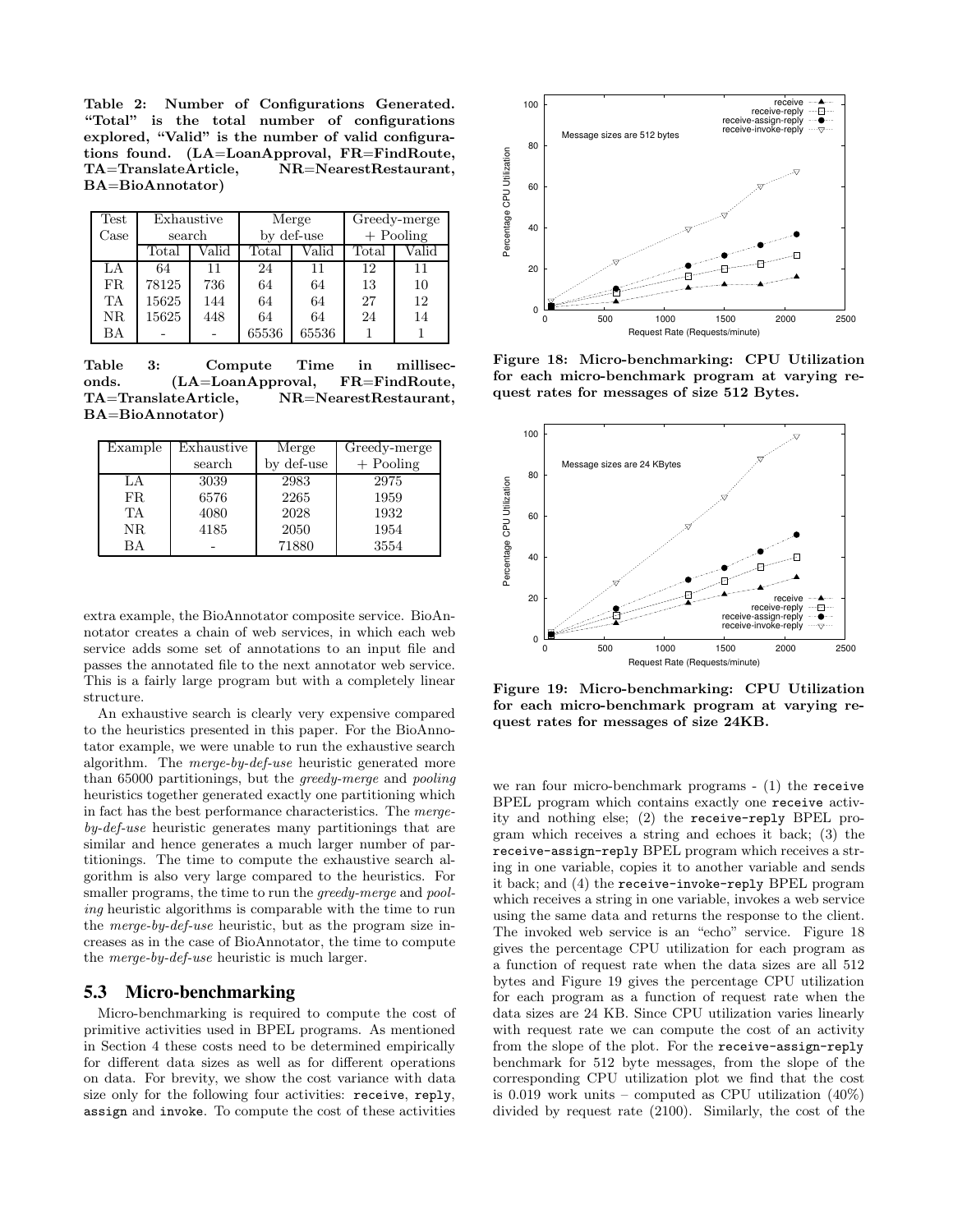

Figure 20: Micro-benchmarking: Costs of different activities at varying message sizes.

receive-reply BPEL program is 0.012 units. Hence the cost of an assign is  $0.019 - 0.012 = 0.007$  units. Similarly, the cost of each activity can be benchmarked and computed. The cost of an assign is 0.007 at message sizes of 24KB showing that simple assigns are not affected by message size. When the assign contains an XPath expression, the cost is significantly higher and also sensitive to message size. The cost of invoke however is 0.025 for 512 bytes and 0.045 for 24KB messages, indicating that invokes are sensitive to message sizes. The costs have been plotted for message sizes of 256 bytes, 1KB, 4KB, 8KB, 16KB and 24KB in Figure 20.

Once the micro-benchmark costs have been computed, they can be used to predict the throughput of a given partition as follows: The available capacity (e.g.,  $Capacity_{C0}$  in the example in Section 4) is set to 100 units if 100% CPU is alloted to the process else appropriately to a smaller value. Then our cost function computes the request rate at which a partitioning will deliver peak throughput and beyond which throughput is expected to deteriorate.

*Example.* If we assume a 90% capacity availability, then applying the cost values in Figure 20 to the example in Section 4, we get the peak rates in Requests/minute as:

peak rate(C0) = 
$$
\frac{90}{.007 + .005 + 7 * .20 + 3 * .25}
$$
 = 396

$$
\text{peak rate}(\text{D0}) = \frac{90}{.007 + .005 + 3 * .20 + 3 * .006 + 2 * .007} = 865
$$

$$
peak\ rate(D0') = \frac{90}{.007 + 0.005 + 2*.20 + 2*.006 + .007} = 1267
$$

While these values as absolute values are not important, they are indicative of the relative performance characteristics of different partitions.

*Discussion and Limitations.* We have benchmarked several Linux machines with different CPU, memory and kernel configurations. The trends in all the machines is the same though the actual values differ. However, machines with the same configuration give the same results. Thus it is important to benchmark only one of each type of machine in the system. We have not benchmarked machines running different operating systems.

The cost function works on the assumption that the size of the data handled by each activity is known a priori. A WSDL (Web Services Description Language [9]) document is a signature of a web service, providing input/output details of the web service. Data size information can sometimes be estimated by the WSDL descriptors of the BPEL programs and the WSDL descriptors of the invoked web services. However, in general, this information needs to be gathered by profiling.

Our micro-benchmarking computes an upper bound based on CPU and memory utilization. However, as mentioned in Section 4, there may be other upper bounds: the number of available threads in the server or network bandwidth. We have not benchmarked these parameter. For this paper, we assume that plentiful threads are available, although real application servers obviously limit the number of threads that can be configured. We also assume that network bandwidth is not a bottleneck which is not unrealistic for LAN scenarios.

### **6. RELATED WORK**

Much work has been done on automatic parallelization of sequential programs based on PDGs e.g., [2, 6]. In contrast, the focus in this paper is on the use of PDGs in partitioning of composite web service applications for decentralized orchestration. There are many references in the literature that are relevant to partitioning and clustering algorithms for parallel programs e.g., [3, 15, 16, 7, 23]. Though we leverage the results from past work on program partitioning, we observe that there are some key characteristics that distinguishes our problem statement from the problem statements considered in past work. Specifically, decentralization of composite web services presents a partitioning problem with the additional constraint that tasks can be either fixed or portable. In addition, most previous work on partitioning focused on minimizing the completion time of a single instance of the program or for parallel tasks. The works by Graham [8] and Reiter [14] show how to determine bounds on execution times and throughput in acyclic and cyclic dependence graphs respectively for parallel computation. The goal of this work is to maximize the throughput for the case when multiple instances of the parallel program (composite web service) are executed.

Our work uses and expands on techniques for merging PDGs [10]. Singhai [19] uses a similar idea in the area of loop fusion, where two loops are merged subject to the condition that the merge does not violate dependences. His algorithm also uses the notion of maximizing dependence edges within a fused loop to increase reuse of cached variables. However neither of them consider the dependence constraints that must be applied when merging two explicitly parallel sections of a program.

Work by Subhlok et al [20, 21] merges adjacent tasks in a task graph and solve the problem of assignment of tasks to a set of processors. Their problem is different in that they need to determine the optimal number of processors for an application based on certain constraints and cost models. In our case, the number of processors is pre-determined, some tasks (fixed tasks) are preallocated to specific processors and the remaining tasks need to be assigned. Their applications are typically pipelines of tasks where the output of one task feeds into the input of the next and hence it suffices to merge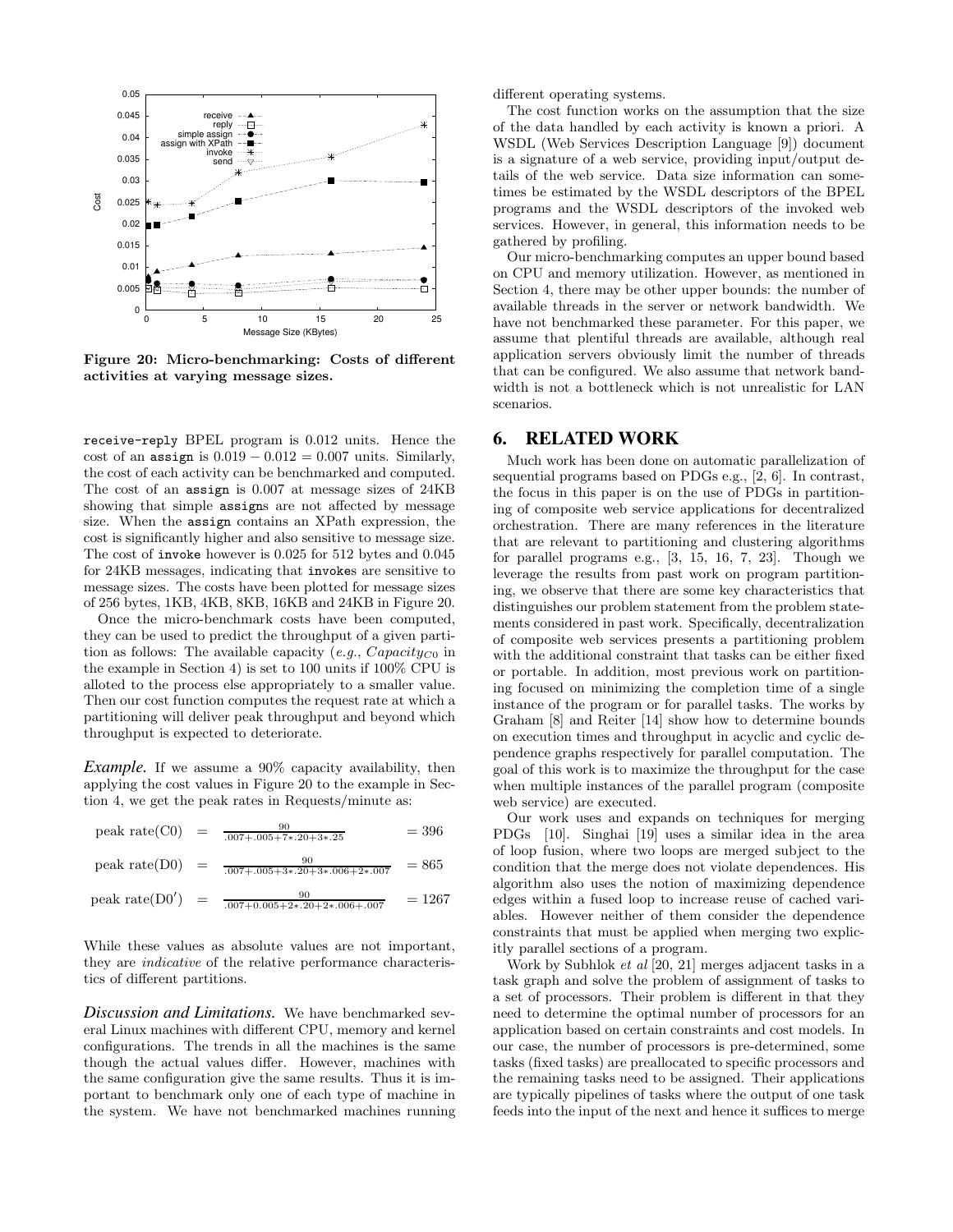only adjacent tasks. Our applications have much more complex communication patterns and hence benefit from task reordering.

Partitioning problems in distributed computing have been tackled in many ways. Singh and Pande [18] give a solution to code migration based on mobile agents. A mobile agent represents a single flow of control (albeit decentralized) that determines what code is executed at what location. Our decentralized solution may have many parallel threads of execution that interact and synchronize and hence the problems we solve are different. Zhou et al [24] give a static analysis solution for method partitioning. However, their solution lies in partitioning the message handling code between the sender and receiver. While we do something similar, we also generate and evaluate different partition configurations, whereas they do not attempt to change the topology of a given decentralized application.

Tilevich and Smaragdakis [22] give a related partitioning algorithm that uses the notion of "anchored" and "mobile" tasks. Certain classes are anchored to fixed locations while others may be allowed to migrate. Their algorithm generates proxies to access the migrated classes and determines an efficient partitioning of the code. However, the final orchestration is centralized over RMI calls unlike our orchestration which is decentralized with asynchronous messaging.

Finally, there exist other techniques for partitioning workflows such as state and activity chart-based techniques to enable distributed execution according to the original semantics [13]. These techniques do not alter the invocation order of activities, and also do not consider load balancing issues in mapping activities to workflow servers. Our work does not have these limitations because we model decentralized execution as a general partitioning of a program dependence graph.

# **7. CONCLUSIONS AND FUTURE WORK**

In this paper we have given a new code partitioning algorithm that is applicable to decentralization of composite web services. The algorithm depends on a technique for testing for legality of reordering of PDG nodes, and on a technique to estimate the throughput of a network of servers executing a business process. Our experimental results show that decentralization can increase the throughput of example composite services substantially, easily doubling it under high system load.

In the near future we plan to build a feedback control mechanism that will determine the correct runtime values to the parameters in the cost function. Depending on the feedback we will enable switching between different partition configurations based on runtime conditions.

From an algorithmic standpoint, we plan to enhance our algorithm in the future to consider merges of fixed nodes *i.e.*, when multiple fixed nodes are placed in the same partition.

# **8. ACKNOWLEDGMENTS**

We would like to thank Girish Chafle, Sunil Chandra and Vijay Mann of IBM India Research Laboratory for their their suggestions, ideas, and for their enthusiastic support in implementing the tool. We would also like to thank the BPWS4J team at IBM T. J. Watson Research Center for their support in using the BPWS4J engine.

# **9. REFERENCES**

- [1] WebSphere Application Server. http://www-3.ibm.com/software/info1/websphere/index.jsp? tab=products/appserv.
- [2] W. Baxter and I. H. R. Bauer. The program dependence graph and vectorization. In Proceedings of the ACM Symposium on Principles of Programming Languages, 1989.
- [3] S. H. Bokhari. Partitioning Problems in Parallel, Pipelined, and Distributed Computing. IEEE Transactions on Computers, C-37:48–57, January 1988.
- [4] Business Process Execution Language for Web Services Version 1.1. http://www.ibm.com/developerworks/library/wsbpel/.
- [5] BPWS4J: Java Run Time for BPEL4WS. http://www.alphaworks.ibm.com/tech/bpws4j.
- [6] J. Ferrante, K. Ottenstein, and J. Warren. The program dependence graph and its use in optimization. ACM Transactions on Programming Languages and Systems, 9:319–349, July 1987.
- [7] A. Gerasoulis, S. Venugopal, and T. Yang. Clustering Task Graphs for Message Passing Architectures. Proceedings of the ACM 1990 International Conference on Supercomputing, pages 447–456, June 1990. Amsterdam, the Netherlands.
- [8] R. L. Graham. Bounds on Multiprocessing Timing Anomalies. SIAM Journal on Applied Mathematics, 17(2):416–429, March 1969.
- [9] S. Graham, S. Simeonov, T. Boubez, G. Daniels, D. Davis, Y. Nakamura, and R. Neyama. Building Web Services with Java: Making sense of XML, SOAP, WSDL and UDDI. Sams; ISBN:0672321815, 2001.
- [10] S. Horwitz, J. Prins, and T. Reps. Integrating Non-Interfering Versions of Programs. Conf. Rec. Fifteenth ACM Symposium on Principles of Programming Languages, pages 133–145, January 1988.
- [11] R. Khalaf, N. Mukhi, and S. Weerawarana. Service-Oriented Composition in BPEL4WS. In Proceedings of the Twelfth International World Wide Web Conference, 2003.
- [12] J. Krinke. Static slicing of threaded programs. In Program analysis for software tools and engineering (PASTE 98), pages 35–42. ACMSOFT, 1998.
- [13] P. Muth, D. Wodtke, J. Weissenfels, D. A. Kotz, and G. Weikum. From centralized workflow specification to distributed workflow execution. Journal of Intelligent Information Systems (JIIS), 10(2), 1998.
- [14] R. Reiter. Scheduling Parallel Computations. Journal of the ACM, 4(15):590–599, 1968.
- [15] V. Sarkar. Partitioning and Scheduling Parallel Programs on Multiprocessors. Research Monographs in Parallel and Distributed Computing. MIT Press, Cambridge, MA, 1989.
- [16] V. Sarkar. Automatic Partitioning of a Program Dependence Graph into Parallel Tasks. IBM Journal of Research and Development, 35(5/6), 1991.
- [17] V. Sarkar. A Concurrent Execution Semantics for Parallel Program Graphs and Program Dependence